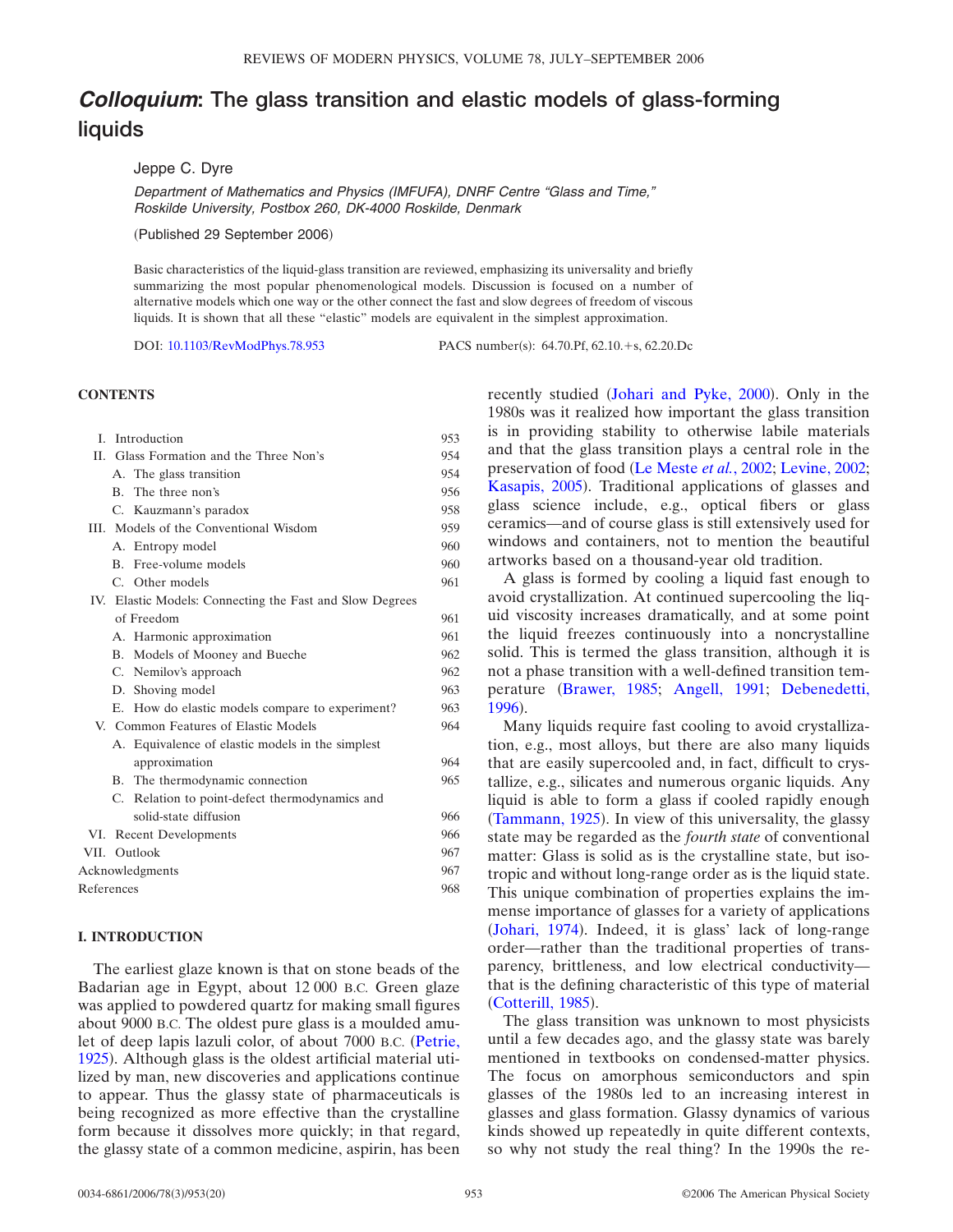<span id="page-1-0"></span>280

270

260

search field "viscous liquids and the glass transition" grew into an accepted branch of condensed-matter physics, catalyzed by the increasing realization that fundamental problems remain unsolved.

After giving an overview of the basic experimental facts and prevailing models, this Colloquium focuses on an alternative approach to solving a central problem of the field: How to explain the often dramatic temperature dependence of the relaxation time of glass-forming liquids. This alternative approach, which connects the fast and slow degrees of freedom, involves several related "elastic" models. The final section outlines some consequences if elastic models are correct.

#### **II. GLASS FORMATION AND THE THREE NON'S**

#### **A. The glass transition**

Figure  $1(a)$  $1(a)$  shows the specific volume of selenium as a function of temperature during cooling. The gradual shrinking of the liquid continues unaffected by the freezing temperature  $T_m$ . At some point the expansion coefficient—the slope of the curve—decreases to a value close to that of the crystalline state. This is the glass transition, which takes place at a slightly lower temperature if the cooling is slower. A similar observation is made for the enthalpy. Figure  $1(b)$  $1(b)$  $1(b)$  shows a schematic drawing of the enthalpy during cooling and subsequent reheating. The glass transition is continuous and cooling-rate dependent, and there is hysteresis upon reheating.

The glass transition is similar to a second-order phase transition in the Ehrenfest sense with continuity of volume and entropy, but discontinuous changes of their de-rivatives ([Goldenfeld, 1992](#page-16-2)). But the transition is continuous and cooling-rate dependent, so it cannot be a genuine phase transition. What is going on? A clue is provided by the fact that the viscosity of a liquid approaching the glass transition always becomes extremely large.

Recall the definition of viscosity  $\eta$ : When a liquid is placed between two parallel solid plates of area *A* moving with velocity *v* relative to one another, the force *F* needed to sustain the motion is given by  $F = \eta v A/d$ , where *d* is the distance between the plates. The viscosity of ambient water is 10−3 Pa s. For a glass-forming liquid the viscosity is typically of order  $10^{12}$  Pa s just above the glass transition if the liquid is cooled by a rate of a few Kelvin per minute (this defines the "calorimetric" glass transition, henceforth just referred to as the glass transition). This viscosity, incidentally, is so large that conventional methods for measuring the viscosity completely fail. To appreciate such high viscosities, let us estimate how long a time *t* it takes to empty a cup containing a liquid just above its glass transition: Substituting  $v \sim l/t$ ,  $F \sim 10$  N, and  $A/d \sim l \sim 0.1$  m into the definition of viscosity, one finds that  $t \sim 10^9$  s (roughly 30 years). Such a system appears absolutely solid, but is still a liquid according to any reasonable scientific definition as long as it is in thermal equilibrium.



239

238

237

236

 $(a)$ 

Íauid

(a) Volume of selenium measured during cooling from the liquid phase. Around 30 °C the expansivity decreases to a value close to that of the crystalline state; this is the glass transition. At slower cooling the glass transition takes place at a slightly lower temperature [adapted from [Owen, 1985](#page-18-1) (using data of [Dzhalilov and Rzaev, 1967](#page-16-3)) with permission of Springer Science and Business Media]. (b) Schematic drawing of the enthalpy  $H$  and specific heat  $C_P$  by cooling from the liquid phase and subsequently reheating (the enthalpy is calculated by integrating the specific heat with respect to  $T$ ). On reheating, the enthalpy follows a different path. Reprinted with permission from [Moynihan](#page-18-2) *et al.*, 1974. Copyright 1974 American Chemical Society.

A system falls out of equilibrium when its relaxation time is so long that it cannot equilibrate within a given time. Because of its dependence on gravity and sample size the above calculation cannot tell us anything about the equilibration time. The genuine "bulk" relaxation time  $\tau$  of a liquid was first identified by [Maxwell](#page-17-5) (1867). He suggested that on a sufficiently short time scale any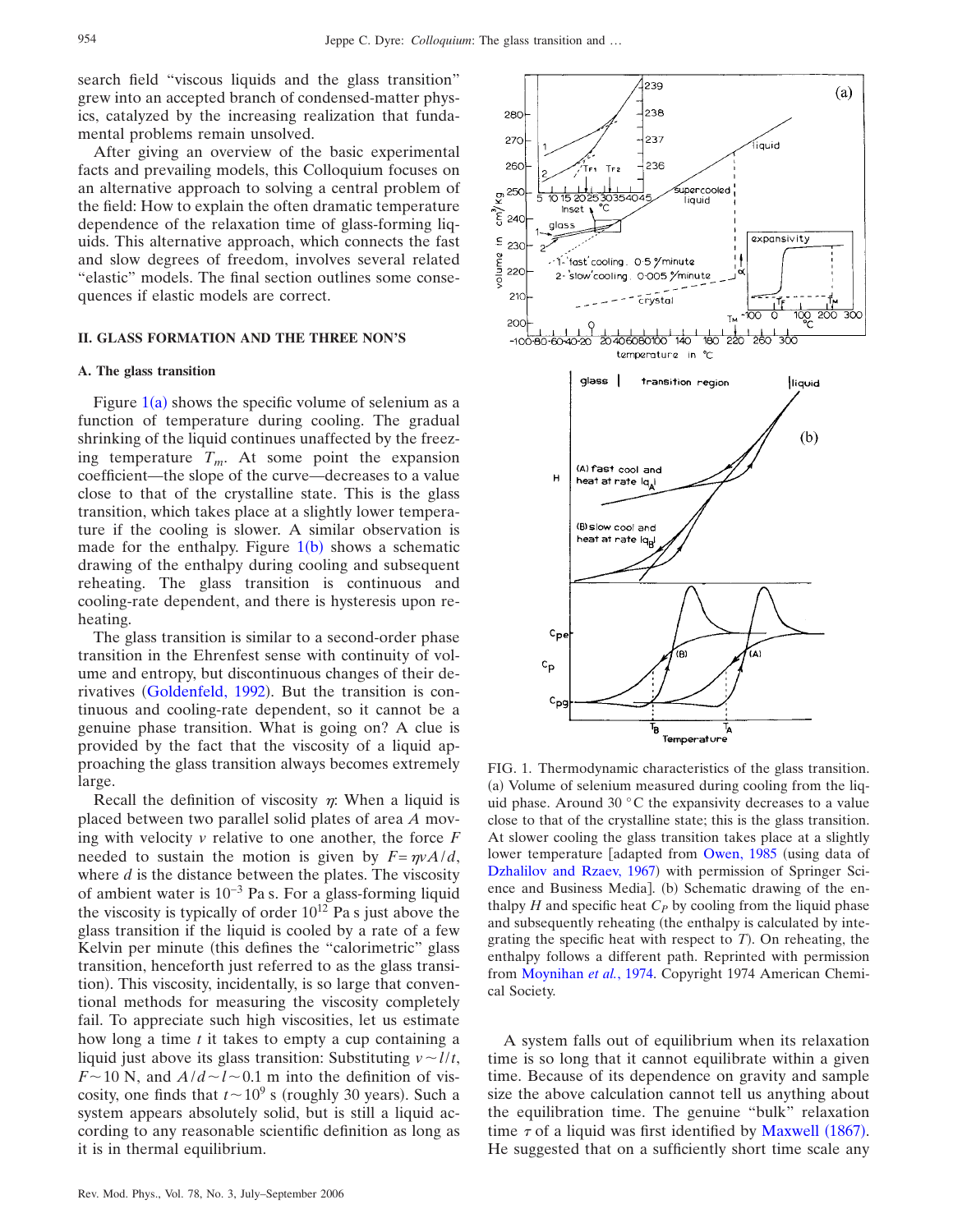liquid is elastic and behaves like a solid ([Lamb, 1978](#page-17-6)). If *x* is the relative displacement of the plates, the shear displacement  $\gamma$  is defined as  $\gamma = x/d$ ; for an elastic solid the shear modulus *G* is defined by  $\sigma = G\gamma$ , where  $\sigma$  $\equiv$  *F*/*A* is the so-called shear stress. In terms of  $\sigma$  and  $\dot{\gamma}$ (the time derivative of  $\gamma$ ) the definition of viscosity is  $\sigma = \eta \dot{\gamma}$ . Maxwell proposed extrapolating between liquid and solid behavior by assuming

<span id="page-2-0"></span>
$$
\dot{\gamma} = \frac{\sigma}{\eta} + \frac{\dot{\sigma}}{G}.\tag{1}
$$

Clearly, Eq.  $(1)$  $(1)$  $(1)$  applies for liquids in a steady-state flow  $(\dot{\sigma}=0)$  as well as for solids  $(\eta=\infty)$ .

Consider a sudden shearing displacement starting from equilibrium,  $\dot{\gamma}(t) = \gamma_0 \delta(t)$ . By integrating Eq. ([1](#page-2-0)) one finds that immediately after  $t=0$  one has  $\sigma = G\gamma_0$ . This suggests that *G* should be termed the "instantaneous" or "infinite-frequency" shear modulus, usually denoted by  $G_{\infty}$ . Since  $\dot{\gamma}=0$  for  $t>0$ , the stress subsequently decays exponentially to zero with relaxation time  $\tau$  given by

<span id="page-2-2"></span>
$$
\tau = \frac{\eta}{G_{\infty}}.\tag{2}
$$

It is a general property of Eq.  $(1)$  $(1)$  $(1)$  that the liquid is solidlike on time scales much shorter than  $\tau$ —generic liquid behavior is only predicted on time scales much longer than  $\tau$ .

The Maxwell relaxation time  $\tau$  provides the key to understanding the glass transition. Typical values of  $G_{\infty}$ are in the  $10^9 - 10^{10}$  Pa s range, so since  $\eta \sim 10^{12}$  Pa s at the glass transition,  $\tau$  is here of order 100–1000 s. Thus the glass transition takes place when the Maxwell relaxation time becomes comparable to the cooling time. Noting that independent of the unit system *d* ln *T* is the relative temperature change  $dT/T$ , the glass transition temperature  $T_g$  is determined by

$$
\left| \frac{d \ln T}{dt} \right|_{T_g} \sim \frac{1}{\tau(T_g)}.
$$
\n(3)

The Maxwell relaxation time not only determines how fast a macroscopic stress relaxes. Numerous experiments show that  $\tau$  also determines the typical time between molecular displacements or reorientations. This confirms that the glass transition takes place when the liquid is unable to equilibrate on the experimental time scale, i.e., when "some process in the amorphous material occurs too slowly at low temperatures to permit thermodynamic equilibrium to be established in all degrees of freedom" ([Kauzmann, 1948](#page-17-7)).

What happens at the glass transition is that molecular motion virtually ceases—except for thermal vibrations<sup>1</sup> [Simon, 1930,](#page-18-3) [1931;](#page-18-4) [Tammann, 1933;](#page-19-1) [Kauzmann, 1948;](#page-17-7) [Johari, 1974;](#page-17-4) [Harrison, 1976;](#page-17-8) [Brawer, 1985;](#page-15-0) [Scherer,](#page-18-5)

<span id="page-2-1"></span>

| Glass-forming liquid                             | Chemical bond |  |
|--------------------------------------------------|---------------|--|
| Silicates, borates                               | Covalent      |  |
| $\text{KNO}_3-\text{Ca}(\text{NO}_3)$ , mixtures | Ionic         |  |
| Ortho-terphenyl                                  | van der Waals |  |
| Glycerol, glycose                                | Hydrogen      |  |
| Pd-Cu-Ni-P alloys, Cu-Zr alloys                  | Metallic      |  |
|                                                  |               |  |

[1986;](#page-18-5) [Nemilov, 1995;](#page-18-6) [Dyre, 1998;](#page-16-4) [Angell](#page-15-2) *et al.*, 2000; [Alba-Simionesco, 2001;](#page-15-3) [Debenedetti and Stillinger,](#page-16-5) [2001;](#page-16-5) [Donth, 2001;](#page-16-6) [Franks, 2003](#page-16-7)). This explains several observations:

- The ability to form glasses is universal and not a specific atomic or molecular property—once the extremely viscous liquid state has been arrived at, glass formation is unavoidable upon continued cooling.
- Volume, enthalpy, and entropy are continuous across the glass transition, and no changes of the molecular structure are observed at  $T_g$ .
- The glass expansion coefficient and specific heat are lower than those of the liquid—this is because below  $T<sub>g</sub>$  molecular reorientations and effective motions cease to contribute to these quantities.
- $T_g$  is lower when the cooling rate is reduced (in fact  $T_g$  has no exact definition, even for a given cooling rate).
- Hysteresis effects are inherently associated with the glass transition—these derive from the fact that upon reheating the structure relaxes slightly before  $T_g$  is reached.

The universality of the property to form glasses was suggested long ago ([Tammann, 1925,](#page-19-0) [1933;](#page-19-1) [Simon, 1931](#page-18-4)), but even many years thereafter the broader scientific community tended to believe that, as for silicates, glasses primarily form from covalently bonded network liquids. Glasses may form from all liquids, however, with liquid helium as the outstanding exception. In many cases, e.g., most metallic liquids, a rapid cooling is necessary to avoid crystallization (cooling rates  $\sim$  10<sup>6</sup> K/s). A "good glass former" is a liquid which is readily supercooled, i.e., characterized by very low rates of crystal nucleation and growth at all temperatures ([Angell, 1995;](#page-15-4) [Pimpinelli and Villain, 1998](#page-18-7)). Examples of good glass formers are given in Table [I;](#page-2-1) note that there are now also good metallic glass formers, the so-called bulk me-tallic glasses ([Löffler, 2003;](#page-17-9) [Wang, Dong, and Shek,](#page-19-2) [2004](#page-19-2)).

Figure [2](#page-3-0) shows the radial distribution function  $g(r)$  for liquid and glassy selenium. There is little difference, although the liquid data were taken far above  $T<sub>g</sub> \approx 300$  K; the glass simply inherits the liquid structure and its lack

<sup>&</sup>lt;sup>1</sup>Actually, minor motions often remain in the glassy phase via one or more so-called [Johari-Goldstein](#page-17-10) (1970) beta processes, but these are unable to induce flow or relieve a macroscopic stress.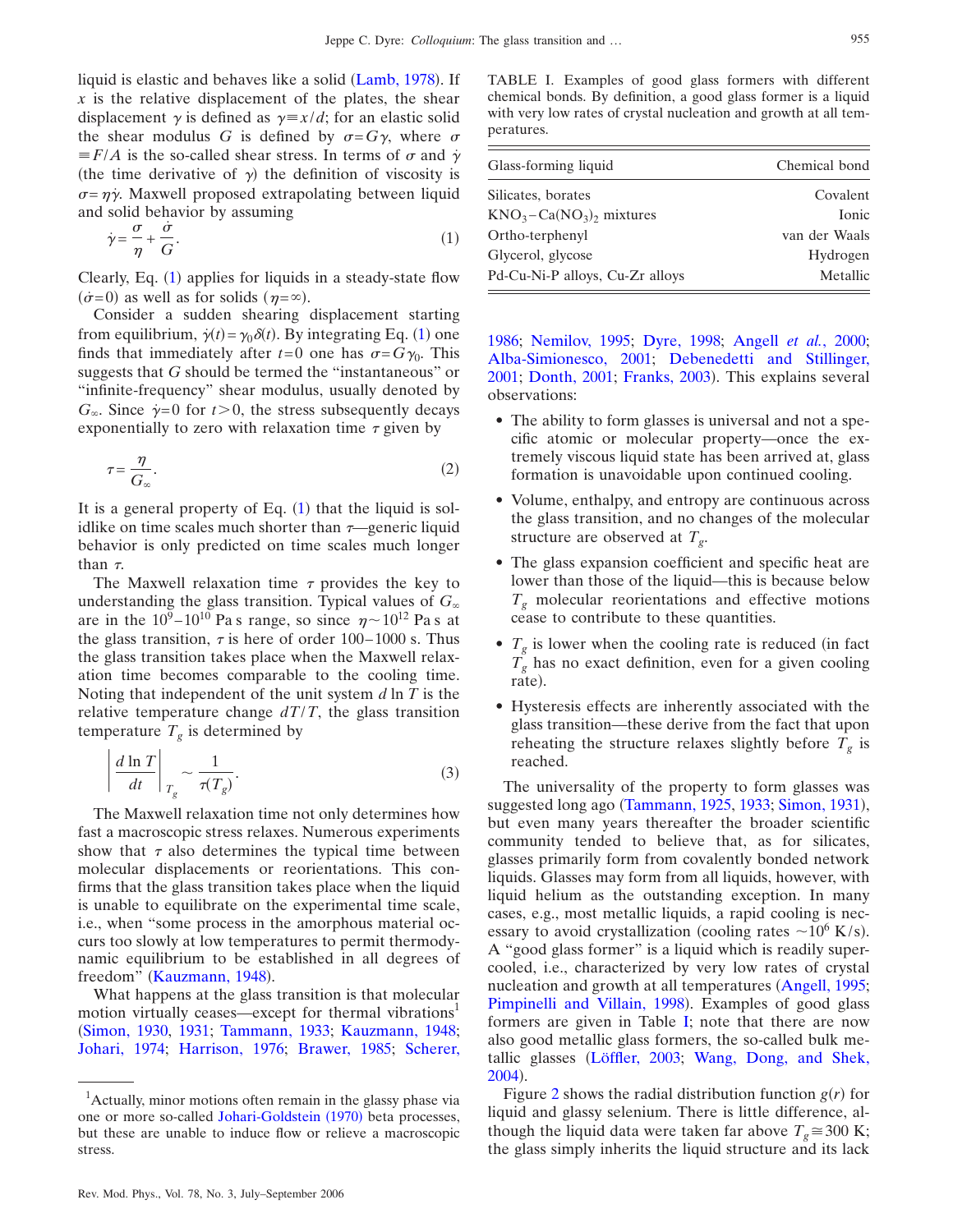<span id="page-3-0"></span>

FIG. 2. Radial distribution function for liquid selenium (left) and glassy selenium-tellurium mixtures (right) measured by neutron scattering. Left: There are only moderate changes upon cooling although the viscosity increases by many orders of magnitude in this temperature range. Right: The radial distribution function of glassy selenium (bottom) is not much different from that of liquid selenium. Reprinted from [Bellissent and Tourand, 1980.](#page-15-9) Copyright 1980, with permission from Elsevier.

of long-range order. Generally, solids without long-range order are termed amorphous. Amorphous solids may be produced by a variety of methods like vapor deposition, sputtering, solution hydrolysis, bombardment of crystals with high-energy particles, milling of crystals, etc. ([El](#page-16-8)[liott, 1990](#page-16-8)). The term "glass" is traditionally reserved for amorphous solids produced by cooling a liquid, $2$  al-though this convention was criticized by [Doremus](#page-16-9) (1994) on the grounds that solids should be named after their properties, not how they are produced.

The glass transition may be regarded as an artifact due to our inability to do experiments slow enough to allow the molecules to change their configurations ([Jo](#page-17-4)[hari, 1974](#page-17-4)). [Simon](#page-18-3) (1930, [1931](#page-18-4)) first emphasized that, because glass is an out-of-equilibrium liquid, any glass continuously approaches the liquid state. Thus glass properties change with time, at least in principle, and there is no unique glassy state. The latter is also reflected by the fact that glass disobeys the third law of thermodynamics by having a positive entropy at zero temperature. The relaxation of glass properties is

termed "annealing" or "stabilization" when it is controlled and "physical aging" or just "aging" when it is unwanted. Unless the glass is produced by very fast cooling, however, glass relaxation can only be observed just below  $T_{\varrho}$ .

#### **B. The three non's**

Most applications of glass science deal with the glassy state or relaxation just below the glass transition. In contrast, much of the scientific focus is on the viscous liquid phase preceding glass formation. One reason for this is that glasses derive from liquids, and just as in social sciences or history one must know the past to understand the present. Moreover, even basic properties of viscous liquids are not well understood.

How are viscous liquids studied? Techniques like neutron, x-ray, or light scattering are utilized for studying both structure and dynamics ([Hansen and McDonald,](#page-17-11) [1986](#page-17-11)). NMR is a useful tool for assessing, in particular, dynamical properties beyond those entailed in two-point correlation functions ([Böhmer](#page-15-5) et al., 2001). Important macroscopic observables include the frequency-dependent dielectric constant (Kudlik et al.[, 1999;](#page-17-12) [Lunkenheimer](#page-17-13) *et al.*, 2000; [Kremer and Schönhals,](#page-17-14) [2002](#page-17-14)), specific heat ([Birge and Nagel, 1985;](#page-15-6) [Christensen,](#page-15-7) [1985](#page-15-7)), compressibility ([Christensen and Olsen, 1995](#page-15-8)), and viscosity ([Jakobsen, Niss, and Olsen, 2005](#page-17-15)). These linear-response properties become frequency dependent

 $2$ An amorphous solid may also be produced by keeping the liquid at constant temperature and raising the pressure. Such a solid would usually also be termed a glass; it could be brought to ambient pressure by lowering the temperature while keeping the pressure high, and subsequently relieving the pressure. The resulting glass differs from one produced by cooling at ambient pressure.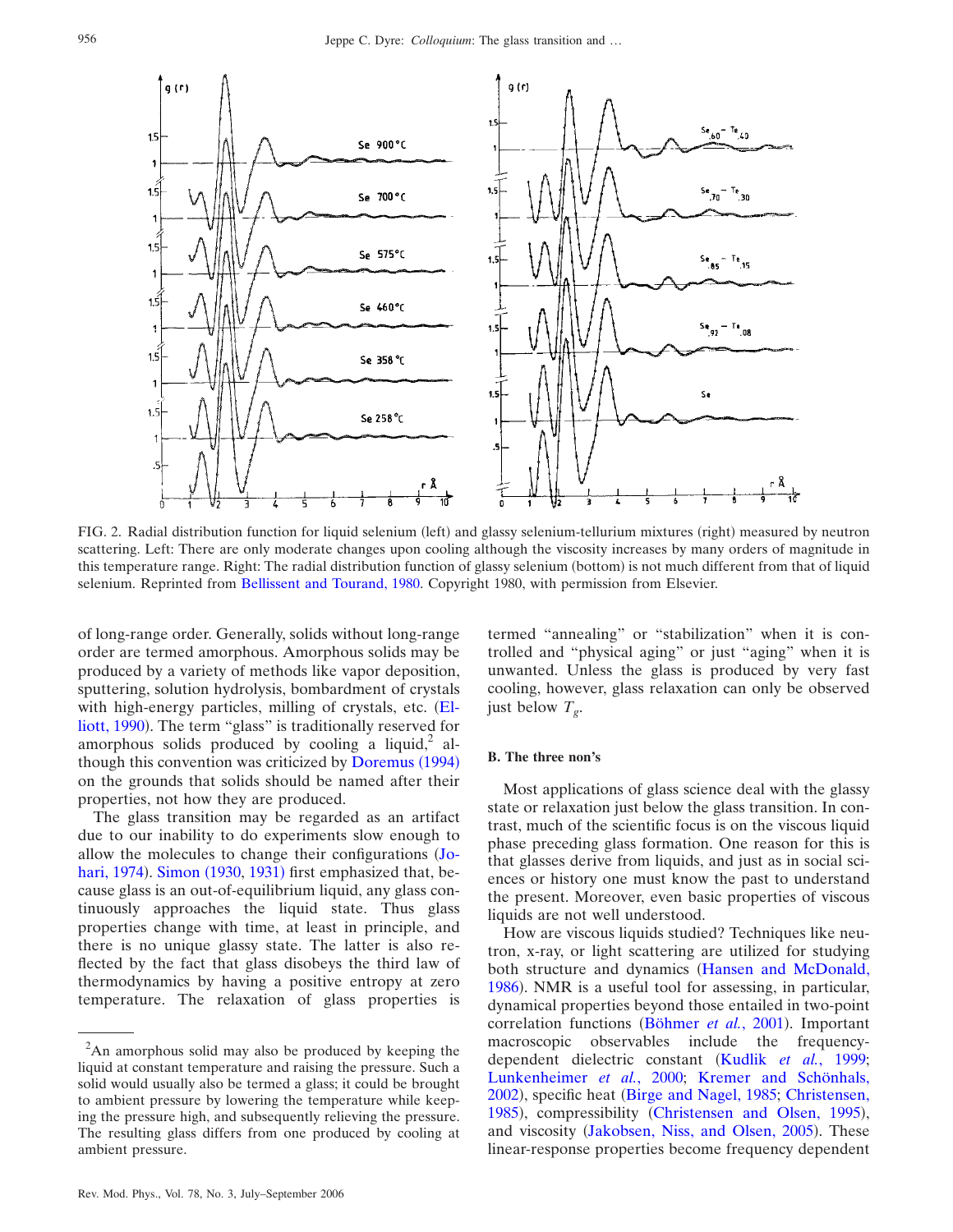<span id="page-4-0"></span>

FIG. 3. Dielectric loss as a function of frequency for glycerol. The Debye dielectric function gives symmetric loss peaks in a log-log plot, but the data show the characteristic asymmetry towards higher frequencies that is almost always observed. Annealing for a long time is necessary at the lowest temperature to ensure that the liquid is in equilibrium. Inset: The loss peak frequency is non-Arrhenius. Reprinted from [Schneider](#page-18-10) *et al.*, [1998.](#page-18-10) Copyright 1998, with permission from Elsevier.

in viscous liquids at much lower frequencies than in other contexts of condensed-matter physics. Thus if  $\tau$  $= 1$  s, there is typically a nontrivial frequency dependence around 1 Hz. Finally, computer simulations are increasingly used, although computers are still much too slow to simulate, e.g., a liquid with  $\tau=1$  s.

When a viscous liquid is subjected to a sudden constant thermal, mechanical, or electrical perturbation, there is a slow relaxation towards steady state. This relaxation is almost always *nonexponential* ([Mazurin, 1977;](#page-17-16) [Scherer, 1990](#page-18-8))—the first *non*. It is important to distinguish between linear and nonlinear relaxations, although both are usually nonexponential. $3$  In the linear case the perturbation in principle is infinitesimal. Linear perturbations are often studied in the frequency domain where a periodic input results in a periodic output. The ratio between output and input defines the relevant, complex linear-response function. Linear-response theory is based on the fluctuation-dissipation theorem, which allows one to calculate the response function from equilibrium fluctuations. As an example, an exponential dipole equilibrium time-autocorrelation function  $\propto \exp(-t/\tau_0)$  results in the so-called Debye dielectric function  $\epsilon(\omega) \propto 1/(1 + i\omega \tau_0)$ . This is seldom observed; instead one typically finds a dielectric loss  $\lceil$  negative imaginary part of  $\epsilon(\omega)$  as in Fig. [3.](#page-4-0) For many liquids there are additional, minor Johari-Goldstein "beta" peaks at higher frequencies than the dominant loss peak frequency.

The second *non*, our focus here, is the *non-Arrhenius* temperature dependence of the Maxwell "alpha" relaxation time  $\tau$  or viscosity  $\eta$  [according to Eq. ([2](#page-2-2)) these are

<span id="page-4-1"></span>

FIG. 4. The Angell (1985) fragility plot showing the viscosity as a function of inverse temperature normalized to 1 at  $T_g$ . The lower left corner marks the approximate high-temperature limit of the viscosity that is common to all liquids. An Arrhenius viscosity gives a straight line in this plot. Inset: Specific-heat jumps at the glass transition. Reprinted with permission.

roughly proportional since  $G_{\infty}$  is much less temperature dependent than  $\tau$  or  $\eta$ ]. Figure [4](#page-4-1) is the original ["Angell](#page-15-10) [plot"](#page-15-10) (1985) showing the logarithm of the viscosity for a number of viscous liquids as a function of inverse temperature normalized to unity at  $T_g$ , where  $T_g$  is defined as the temperaure at which the equilibrium liquid viscosity is  $10^{12}$  Pa s. If, as is generally assumed, dynamics are dominated by barriers to be overcome by thermal fluctuations, one would expect  $\eta \sim \exp(\Delta E / k_B T)$  ([Brush,](#page-15-11) [1962](#page-15-11)), corresponding to the diagonal line. This is referred to as an Arrhenius temperature dependence, af-ter [Arrhenius](#page-15-12) (1889) who discovered that chemical reaction times usually follow this law. The Arrhenius law, however, only works for a few liquids, e.g., pure silica  $(SiO<sub>2</sub>)$  or phosphor pentoxide  $(P<sub>2</sub>O<sub>5</sub>)$  ([Varshneya, 1994](#page-19-3)). In the vast majority of cases viscous liquids show a stronger than Arrhenius increase of the viscosity upon cooling toward the glass transition. If one nevertheless accepts the Arrhenius expression, the activation energy must be temperature dependent:  $\Delta E(T)$  is defined by<sup>4</sup> (where  $\tau_0 \sim 10^{-13}$  s is a typical microscopic time)

<span id="page-4-2"></span>
$$
\tau = \tau_0 \exp\left(\frac{\Delta E(T)}{k_B T}\right). \tag{4}
$$

The message of Fig. [4](#page-4-1) is that the activation energy increases when temperature decreases. There seem to be no examples of viscous liquids with an activation energy that decreases upon cooling.

<sup>&</sup>lt;sup>3</sup>Both are often fitted by the so-called "stretched exponential" function exp[ $-(t/\tau')^{\beta}$ ], where  $0 < \beta < 1$  ([Phillips, 1996](#page-18-9)). The characteristic time  $\tau'$  is usually not much different from the Maxwell relaxation time.

 $4$ More correctly, Eq. (4) defines the free energy of activation, but for simplicity we use the traditional term activation energy.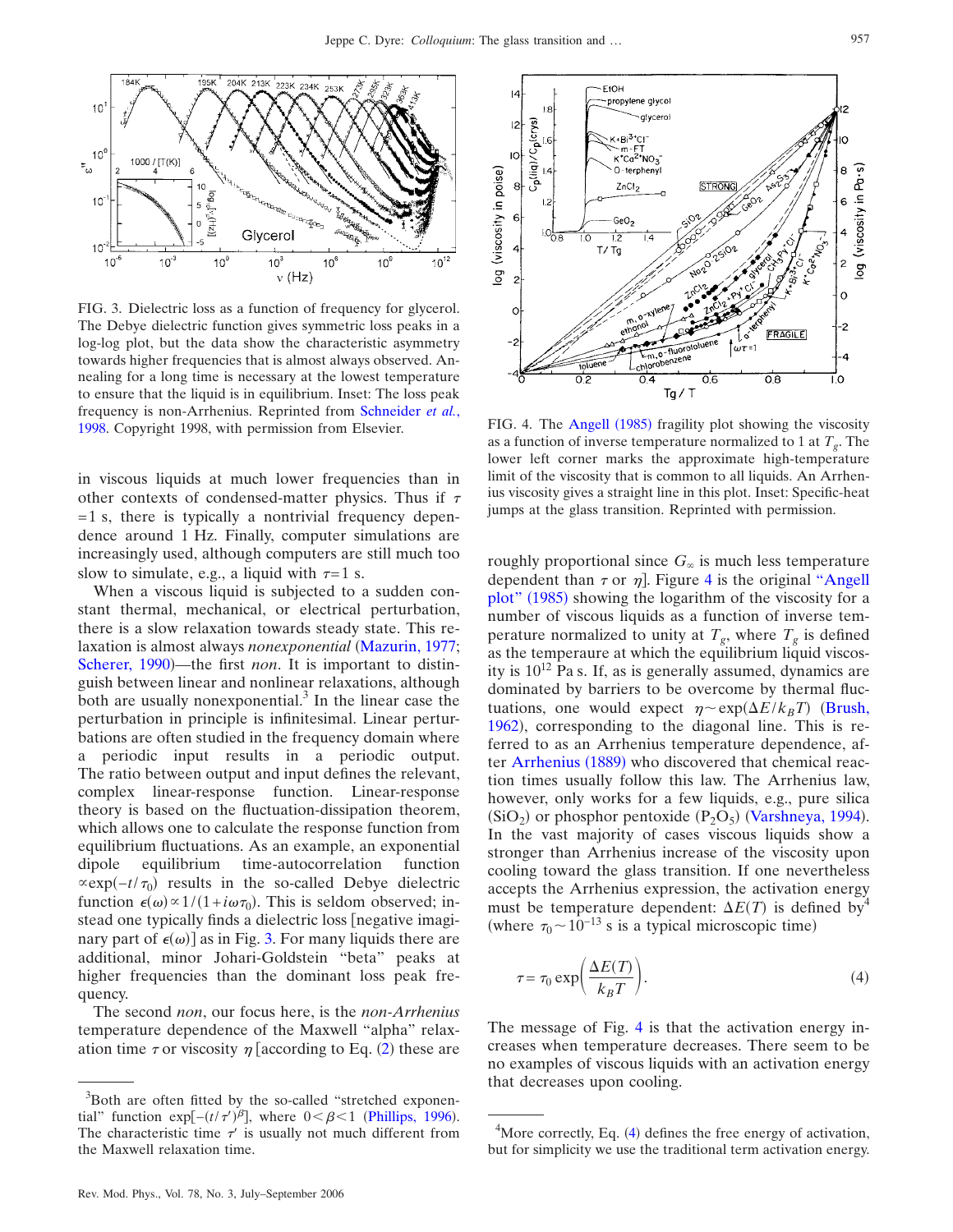For some viscous liquids  $\tau$  increases by more than one order of magnitude when the temperature is lowered by just 1%. Such strongly non-Arrhenius liquids are called "fragile" (no connection to glass fragility), while those closer to Arrhenius behavior are termed "strong" ([An](#page-15-10)[gell, 1985](#page-15-10)).<sup>5</sup> Non-Arrhenius data are often fitted by the so-called Vogel-Fulcher-Tammann expression ([Vogel,](#page-19-4) [1921;](#page-19-4) [Fulcher, 1925;](#page-16-10) [Tammann and Hesse, 1926](#page-19-5))

<span id="page-5-0"></span>
$$
\tau = \tau_0 \exp\left(\frac{A}{T - T_0}\right). \tag{5}
$$

Equation ([5](#page-5-0)) implies that the liquid's equilibrium relaxation time becomes infinite at  $T_0$ , a prediction that cannot be verified because, if correct, the system is bound to fall out of equilibrium as  $T_0$  is approached. Equation  $(5)$  $(5)$  $(5)$ has inspired leading theorists to speculate on its origin ([Edwards, 1976;](#page-16-11) [Anderson, 1979](#page-15-13)). [Stillinger](#page-19-6) (1988) argued that a liquid cannot have an infinite relaxation time at a finite temperature. When compared to experiment, Eq. ([5](#page-5-0)) generally breaks down in the highly viscous re-gime by predicting too large relaxation times ([Brawer,](#page-15-0) [1985;](#page-15-0) [Scherer, 1990;](#page-18-8) [Angell, 1995;](#page-15-4) [Stickel, Fischer, and](#page-19-7) [Richert, 1995;](#page-19-7) [Kivelson](#page-17-17) et al., 1996).

An alternative fit to data with the same number of parameters is provided by [Walther, 1931;](#page-19-8) [Harrison,](#page-17-8) [1976;](#page-17-8) [Bässler, 1987;](#page-15-14) [Avramov, 2005](#page-15-15)):

<span id="page-5-1"></span>
$$
\tau = \tau_0 \exp\left(\frac{C}{T^n}\right). \tag{6}
$$

No systematic analysis has investigated which of Eqs. ([5](#page-5-0)) or ([6](#page-5-1)) generally give the best fit to data.

The third *non* is the *nonlinearity* of relaxation for finite, but even quite small perturbations. For instance, upon a 2 K temperature jump to 206 K triphenyl phosphite initially relaxes more than one order of magnitude faster if starting at 208 K than starting at 204 K. This lack of mirror symmetry is reproduced even by simple models ([Bisquert, 2005](#page-15-16)). The nonlinearity derives from the fact that the relaxation time of an out-of-equilibrium liquid—a glass—depends not only on temperature, but also on the so-called fictive temperature ([Scherer, 1986;](#page-18-5) [Hodge, 1994;](#page-17-18) [Avramov, 1996](#page-15-17)): Going from 208 to 206 K the fictive temperature starts at 208 K and ends up at 206 K, which implies a faster relaxation than when the fictive temperature starts at 204 K to end up at 206 K.

<span id="page-5-2"></span>

FIG. 5. Excess entropy (liquid minus crystalline) of supercooled ortho-terphenyl calculated from specific-heat data obtained at a cooling rate of  $20$  K/min (the experimental uncertainty is marked by dashed lines). The excess entropy extrapolates to zero at a temperature above 200 K, the Kauzmann temperature, but the glass transition intervenes just below 250 K and saves the situation. By slower cooling, however, it should be possible to take the equilibrium liquid to the Kauzmann temperature and below. This is the Kauzmann paradox. Reused with permission from [Greet and Turnbull,](#page-16-13) [1967.](#page-16-13) Copyright 1967, American Institute of Physics.

## **C. Kauzmann's paradox**

Just below the melting temperature the supercooled liquid has significantly larger entropy than the crystal. As the temperature is lowered, the liquid entropy usually drops much faster than the crystal entropy, however. Below a certain temperature  $T_K$  termed the Kauzmann temperature, the liquid entropy by extrapolation becomes lower than the crystal entropy. But how can a liquid—which is disordered—have lower entropy than the same-temperature crystal? In real life the glass tran-sition intervenes and saves the situation (Fig. [5](#page-5-2)), and  $T_K$ is always identified by extrapolation. Since  $T_g$  is lowered by slower cooling, however, it should be possible—at least in principle—to bring the liquid to equilibrium below  $T_K$ . This constitutes the Kauzmann paradox.

[Simon](#page-18-3) (1930) first described this paradox for glycerol. [Kauzmann](#page-17-7) (1948) discussed it in general terms and proposed the following solution: At deep supercooling the rate of homogeneous crystal nucleation becomes larger than  $1/\tau$ , implying that no well-defined equilibrium liquid state exists [Cavagna, Attanasi, and Lorenzana,](#page-15-18) [2005](#page-15-18)). It is not clear why this would always happen before  $T_K$  is reached, though, unless the relaxation time is bound to become infinite at  $T_K$ .

The specific heat is usually regarded as a sum of two contributions: a vibrational part which survives the glass transition, and a configurational part which is zero in the glassy phase ([Goldstein, 1972](#page-16-12)). Similarly, the liquid entropy is a sum of two contributions. If, as traditionally assumed, the vibrational entropy of the liquid is close to that of the crystal, the configurational entropy  $S_{\text{conf}}$  may

<sup>&</sup>lt;sup>5</sup>This corresponds to the empirical classification into "short" and "long" liquids in glass industry, where short liquids are only amenable to processing for a brief period of time before solidifying as they cool. Silica-free commercial glass, for in-stance, is short and difficult to blow or draw ([Rawson, 1988](#page-18-11)). The "working range" is the temperature between the "working point" (where a glass can be worked on,  $\eta \sim 10^3$  Pa s) and the "softening point" (where the worked mass will not deform under its own weight,  $\eta \sim 10^7$  Pa s) ([Varshneya, 1994](#page-19-3)). The glass transition takes place much below the softening point.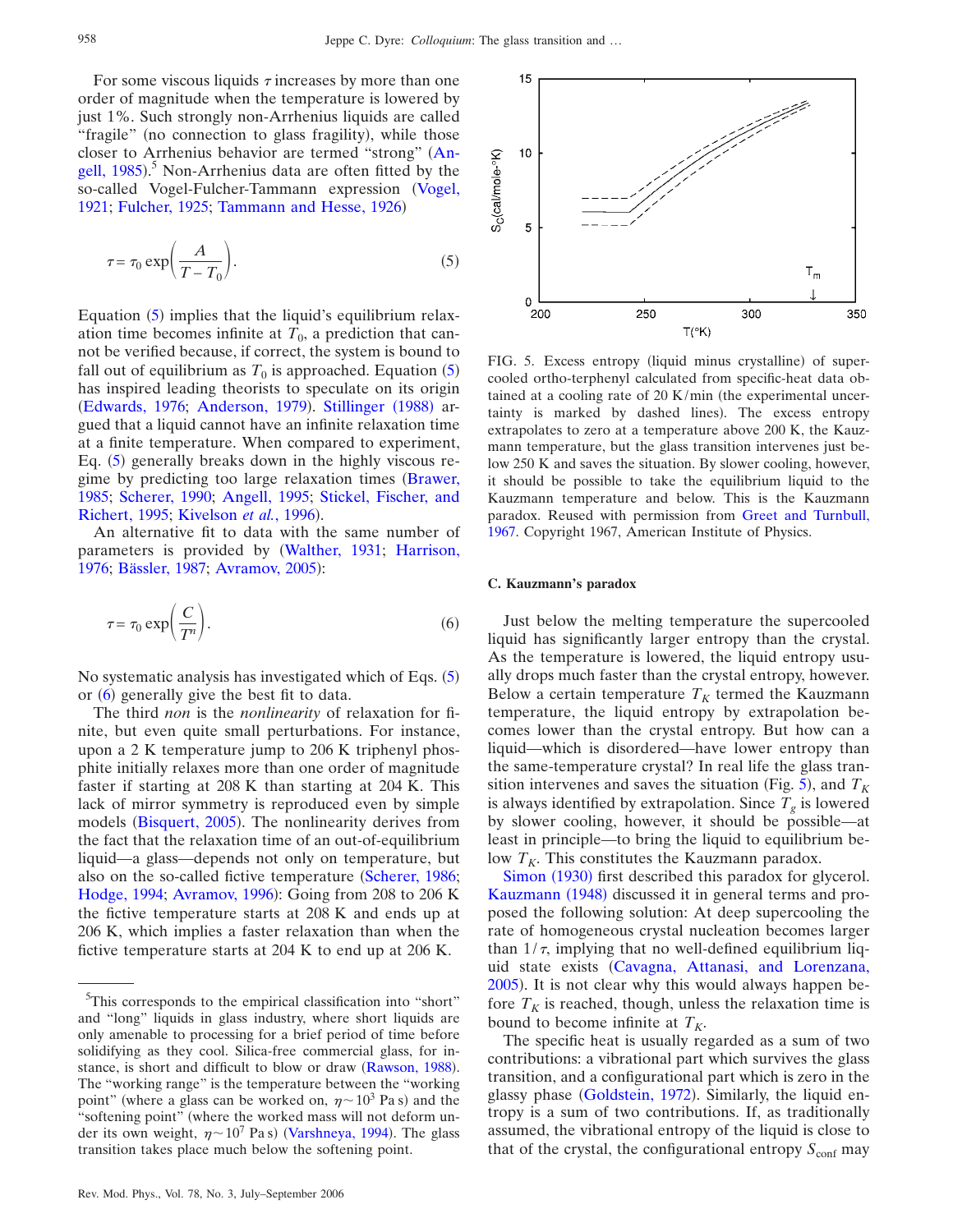be identified with the so-called excess entropy  $S_{\text{exc}}$  $\equiv S_{\text{liq}} - S_{\text{crvst}}$ . Thus  $S_{\text{conf}}$  becomes zero at  $T_K$ , and it appears that something must happen here. One possibility is that there is a phase transition to a state of zero configurational entropy, an "ideal glass" [Gibbs and](#page-16-14) [DiMarzio, 1958;](#page-16-14) [Cohen and Turnbull, 1959;](#page-15-19) [Angell,](#page-15-20) [1968;](#page-15-20) [Anderson, 1979;](#page-15-13) [Kirkpatrick, Thirumalai, and](#page-17-19) [Wolynes, 1989](#page-17-19)). Another possibility is simply that the extrapolation is not valid ([Stillinger, Debenedetti, and](#page-19-9) [Truskett, 2001](#page-19-9)).

The idea of an underlying true phase transition is attractive. Even a simple two-level system, however, has an entropy which, if measured at high temperatures, ex-trapolates to zero at a finite temperature ([Angell and](#page-15-21) [Rao, 1972;](#page-15-21) [Matyushov and Angell, 2005](#page-17-20)). In fact, liquid excess entropy data like those of Fig. [5](#page-5-2) may be fitted by statistical mechanical models involving just a handful of energies ([Goldstein, 1972](#page-16-12)). If the dynamics are described by a standard master equation, such simple models are even able to reproduce the hysteresis of the specific heat around the glass transition illustrated in Fig.  $1(b)$  $1(b)$  $1(b)$ ([Bisquert, 2005](#page-15-16)).

As mentioned,  $S_{\text{conf}} \cong S_{\text{exc}}$  applies if the vibrational entropies of crystal and supercooled liquid are approximately the same. This was the prevailing opinion until recently, but it is now increasingly recognized that the assumption  $S_{\text{config}} \cong S_{\text{exc}}$  most likely is incorrect ([Gold](#page-16-15)[stein, 1976;](#page-16-15) [Phillips](#page-18-12) *et al.*, 1989; [Johari, 2002,](#page-17-21) [2003](#page-17-22)). In fact, there was always a good reason to be skeptical towards the identification of liquid and crystalline vibrational entropies: When the frequency is much larger than  $1/\tau$ , the sound velocity reflects short-time scale

<span id="page-6-0"></span>

FIG. 6. High-frequency longitudinal (LA) and transverse (TA) sound velocities of the mainly ionic salt-melt mixture comprising  $94\%$  NaPO<sub>3</sub> and  $6\%$  Al(PO<sub>3</sub>)<sub>3</sub> with data obtained from Brillouin scattering both above and below the glass transition (around 350 K). Full symbols give the apparent sound velocities estimated from peak positions; full lines give model-based high-frequency sound velocities. The high-frequency sound velocity is clearly more temperature dependent in the liquid phase than in the glass phase. This implies that the vibrational entropy of the liquid phase has a temperature dependence different from that of the crystalline phase. Adapted from [Soltwisch](#page-19-12) *et al.*, 1999, with permission from Taylor & Francis Ltd.

elastic properties where the liquid molecules just vibrate around fixed positions. Consider the data of Fig. [6,](#page-6-0) which are similar to high-frequency sound velocity measurements of glass-forming liquids obtained with ultrasonic methods in the 1950s and 1960s [Litovitz, 1959;](#page-17-23) [Barton, 1972](#page-15-22)). The smaller the high-frequency sound velocity  $c_{\infty}$  is, the larger the vibrational entropy is  $[S_{\text{vib}}]$  $\propto$ ln(1/ $c_{\infty}$ )—more on this later]. Figure [6](#page-6-0) shows that the high-frequency sound velocity is more temperature dependent in the liquid phase than in the glass phase. Usually the crystal and glass are similar as regards the temperature variation of the sound velocities. Therefore the vibrational entropies of the crystal and supercooled liquid cannot in general be approximately the same.

How serious is the Kauzmann paradox? In view of the above it appears that there may be no fundamental problem if the entropy of an equilibrium supercooled liquid at some temperature is lower than that of the corresponding crystal. An example of this is "inverse melting," where a liquid crystallizes upon heating and the liquid phase consequently has lower entropy than the crystalline phase [Mortensen, Brown, and Nordén, 1992;](#page-17-24) [Stillinger and Debenedetti, 2003](#page-19-10)).

## **III. MODELS OF THE CONVENTIONAL WISDOM**

All molecules of a viscous liquid have the thermal velocities prescribed by the canonical ensemble, but virtually all motion goes into vibrations. Thus it has been suggested that a viscous liquid is to be regarded more as "a solid that flows" than as a conventional liquid ([Dyre,](#page-16-16) [1999,](#page-16-16) [2005,](#page-16-17) [2006](#page-16-18)). This is consistent with the longstanding assumption that viscous-liquid thermodynamics may be separated into a vibrational and a configurational part. The dynamics also separate into vibrations on the short time scale and "inherent dynamics," i.e., jumps between potential energy minima on the long time scale [Goldstein, 1969;](#page-16-19) [Stillinger and Weber, 1983;](#page-19-11) [Schrøder](#page-18-13) et al., 2000; [Sciortino, 2005](#page-18-14)).

An obvious question is: Given that silicates, alcohols, molten salts, aqueous solutions, and metallic melts have little in common chemically, is there any reason to expect that a general theory exists for the dynamics of glass-forming liquids? One reason to be optimistic is the following. As a general rule in physics, whenever a phenomenon is characterized by a small dimensionless number, there is a good chance that a simple description exists.<sup>6</sup> If *D* is the molecular diffusion constant and  $\nu$  $=\eta/\rho$  is the so-called dynamic viscosity  $(\rho$ is the density), we define  $\gamma = D/\nu$ . In the hightemperature, less-viscous phase one has  $\gamma \sim 1$  ([Boon and](#page-15-23) [Yip, 1980;](#page-15-23) [Hansen and McDonald, 1986](#page-17-11)). Upon cooling

<sup>&</sup>lt;sup>6</sup>A well-known example is the ideal gas law which applies to a good approximation whenever  $r/\lambda \ll 1$ , where *r* is the molecule size and  $\lambda$  the mean-free path.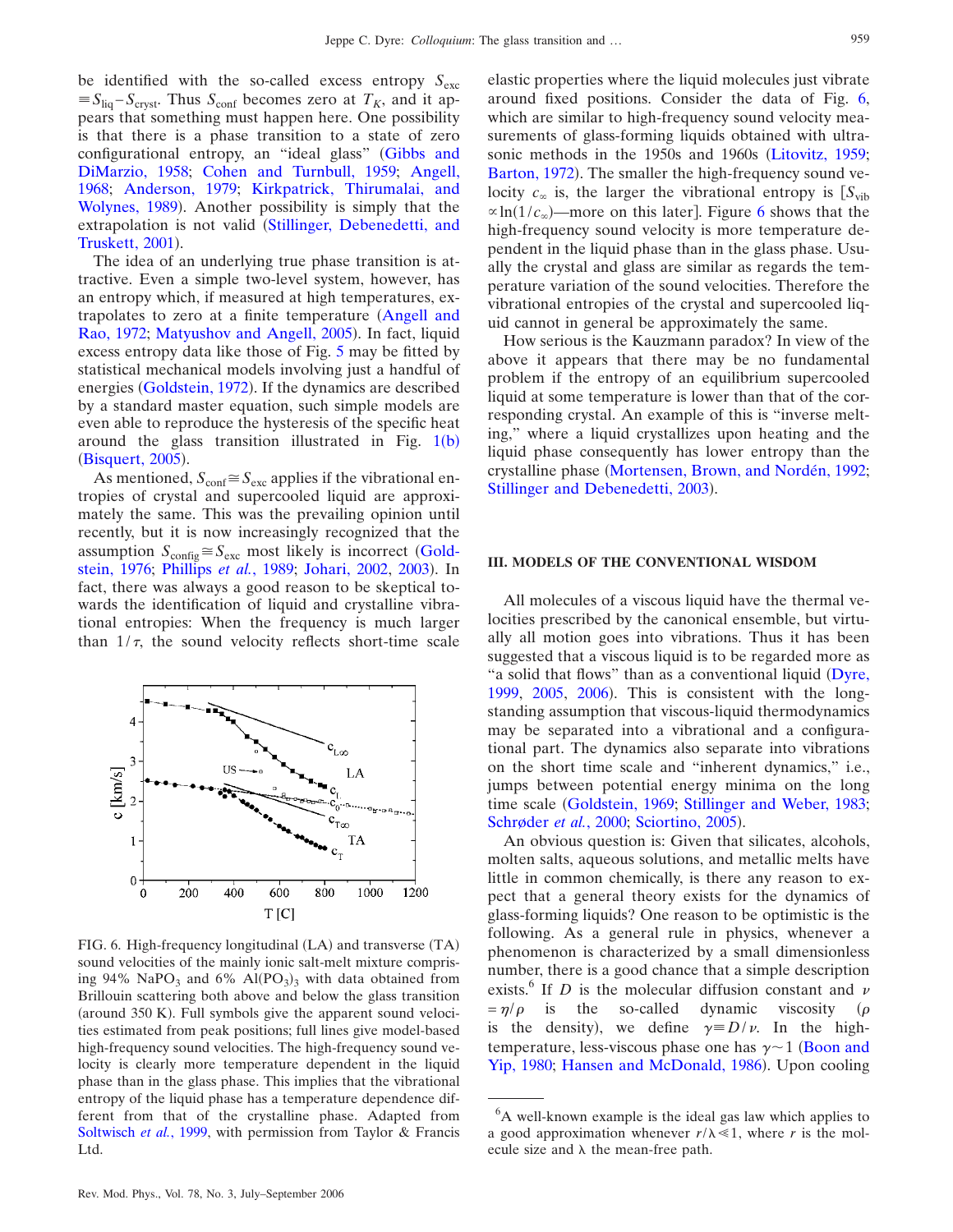*D* decreases roughly as  $1/\eta$ ,<sup>7</sup> while at the same time  $\nu$ increases proportionally to  $\eta$ . At the glass transition one finds  $\gamma \sim 10^{-30}$ , which is an unusually small number in condensed-matter physics.

From here on we focus on the second *non: Why are glass-forming liquids non-Arrhenius?* The traditional measure of non-Arrhenius behavior is the "fragility" *m* defined [Plazek and Ngai, 1991;](#page-18-15) [Böhmer](#page-15-24) *et al.*, 1993; [Ruocco](#page-18-16) et al., 2004) by

$$
m \equiv \left. \frac{d \log_{10} \tau}{d(T_g/T)} \right|_{T_g}.
$$
 (7)

If the relaxation time prefactor of Eq.  $(4)$  $(4)$  $(4)$  is 10<sup>-13</sup> s and the glass transition temperature is defined by  $\tau(T_g)$  $= 10^3$  s,<sup>8</sup> Arrhenius behavior is characterized by  $m=16$ . Only a few glass formers have fragility below 25. Glycerol is intermediate with  $m \approx 50$ , while, e.g., the molten salt  $K_3Ca_2(NO_3)_7$  has  $m \approx 90$ . A high-fragility liquid is decalin  $(m \approx 150)$ .

The stronger than Arrhenius behavior derives from  $\Delta E$  increasing with decreasing temperature. An alternative measure of the degree of non-Arrhenius behavior is provided by the "index"  $I = I(T)$  ([Schug, King, and Böh](#page-18-17)[mer, 1998;](#page-18-17) [Granato, 1999,](#page-16-20) [2002;](#page-16-21) [Dyre and Olsen, 2004](#page-18-10)):

<span id="page-7-0"></span>
$$
I = -\frac{d \ln \Delta E}{d \ln T}.
$$
\n(8)

*I* quantifies Arrhenius deviations in a way inspired by the Grüneisen parameter ([Kittel, 1996](#page-17-25)). A straightforward calculation shows that the fragility is related to the index by

$$
m = 16[1 + I(T_g)].
$$
\n(9)

The Arrhenius case has  $I=0$  and  $m=16$ . If  $\tau(T)$  is given by Eq.  $(6)$  $(6)$  $(6)$ , the index is temperature independent:  $I=n$ − 1. Typical indices of glass-forming liquids range from 2 to 7. A theory of viscous liquid dynamics must explain why the activation energy has such a relatively strong temperature dependence.

#### **A. Entropy model**

The idea here is that the long relaxation times at low temperatures are brought about by a dearth of configurations [Gibbs and DiMarzio, 1958;](#page-16-14) [Adam and Gibbs,](#page-15-25) [1965](#page-15-25)). Assuming that molecular reorientations take place cooperatively, [Adam and Gibbs](#page-15-25) (1965) argued that the minimum size of a cooperatively rearranging region

Rev. Mod. Phys., Vol. 78, No. 3, July–September 2006

is determined by the requirement that it should contain at least two different configurational states. As the temperature is lowered the cooperatively rearranging regions grow. Assuming that the activation energy is proportional to the region volume, the model predicts that  $\tau = \tau_0 \exp[ C/T S_{\text{conf}}(T) ]$  which implies a stronger than Arrhenius behavior. If the identification  $S_{\text{config}} \cong S_{\text{exc}}$  is accepted and the Kauzmann paradox is formulated as  $S_{\text{conf}}(T) \propto T - T_K$ , the entropy model to leading order im-plies Eq. ([5](#page-5-0)) with  $T_0 = T_K$  ([Angell, 1997](#page-15-26)).

The entropy model connects dynamics to thermodynamics by assuming that the often dramatic increase of the relaxation time upon cooling reflects the existence of an underlying second-order phase transition to a state of zero configurational entropy, a state usually termed an ideal glass. This is an attractive scenario, especially to the generation of theorists who grew up with the theory of critical phenomena of the 1970s and 1980s [Wilson,](#page-19-13) [1983;](#page-19-13) [Goldenfeld, 1992](#page-16-2)). For several years the entropy model has dominated the field to the extent that it defined a paradigm. There are, however, a number of problems with this model: (1) On the conceptual level one might ask what the ideal glass state is. Since it is unique, a simple description of it would be expected, but none has been proposed. (2) A further conceptual problem is that model parameters typically imply cooperatively rearranging regions containing just four to eight molecules at the glass transition and even fewer at higher tempera-tures ([Yamamuro](#page-19-14) et al., 1998). This is not enough to justify the assumption of cooperatively rearranging regions acting independently of their surroundings. (3) The assumption that the energy barrier is proportional to the region volume is *ad hoc*. (4) The entropy model's experimental validation is based on assuming  $S_{\text{conf}} \cong S_{\text{exc}}$  which as mentioned is problematic. If the configurational entropy is a temperature-independent fraction of the excess entropy [Martinez and Angell, 2001;](#page-17-26) [Prevosto](#page-18-18) *et al.*, [2003;](#page-18-18) [Corezzi, Comez, and Fioretto, 2004](#page-15-27)), the model nevertheless predicts  $\tau \propto \exp(C/T S_{\text{exc}})$ , but it is not obvi-ous why this should be the case ([Johari, 2002,](#page-17-21) [2003](#page-17-22)). (5) A recent compilation of data led to the conclusion that the identity  $T_0 \cong T_K$ , previously believed to give a good description of the overall experimental situation, does not apply in general ([Tanaka, 2003](#page-19-15)).

# **B. Free-volume models**

The basic idea here is that molecules need "free" volume in order to be able to rearrange. As the liquid contracts upon cooling, less free volume becomes available. If the free volume per molecule is denoted by  $v_f$ , the model prediction is  $\tau = \tau_0 \exp(C/\nu_f)$  ([Cohen and Turn](#page-15-19)[bull, 1959;](#page-15-19) [Grest and Cohen, 1981](#page-16-22)). There are several mutually inconsistent free-volume models ([Kovacs,](#page-17-27) [1963](#page-17-27))—the problem is that it is not possible to define free volume rigorously. Cohen and collaborators defined it as that part of the volume "which can be redistributed without energy cost" and argued that this quantity goes to zero at a finite temperature. This leads to Eq.  $(5)$  $(5)$  $(5)$  if

 $7$ According to the Stokes-Einstein relation the molecular diffusion constant is proportional to the inverse viscosity, reflecting the fact that high viscosity impedes self-motion. The Stokes-Einstein relation is often violated in viscous liquids by 1–3 orders of magnitude [Diezemann](#page-16-23) *et al.*, 1998; [Douglas and](#page-16-24) [Leporini, 1998](#page-16-24)), but this is not important for the above argument.

<sup>&</sup>lt;sup>8</sup>Since  $G_{\infty}$  ~ 10<sup>9</sup> – 10<sup>10</sup> Pa this approximately corresponds to defining  $T_g$  by  $\eta(T_g) = 10^{12}$  $\eta(T_g) = 10^{12}$  $\eta(T_g) = 10^{12}$  Pa s [compare Eq. (2)].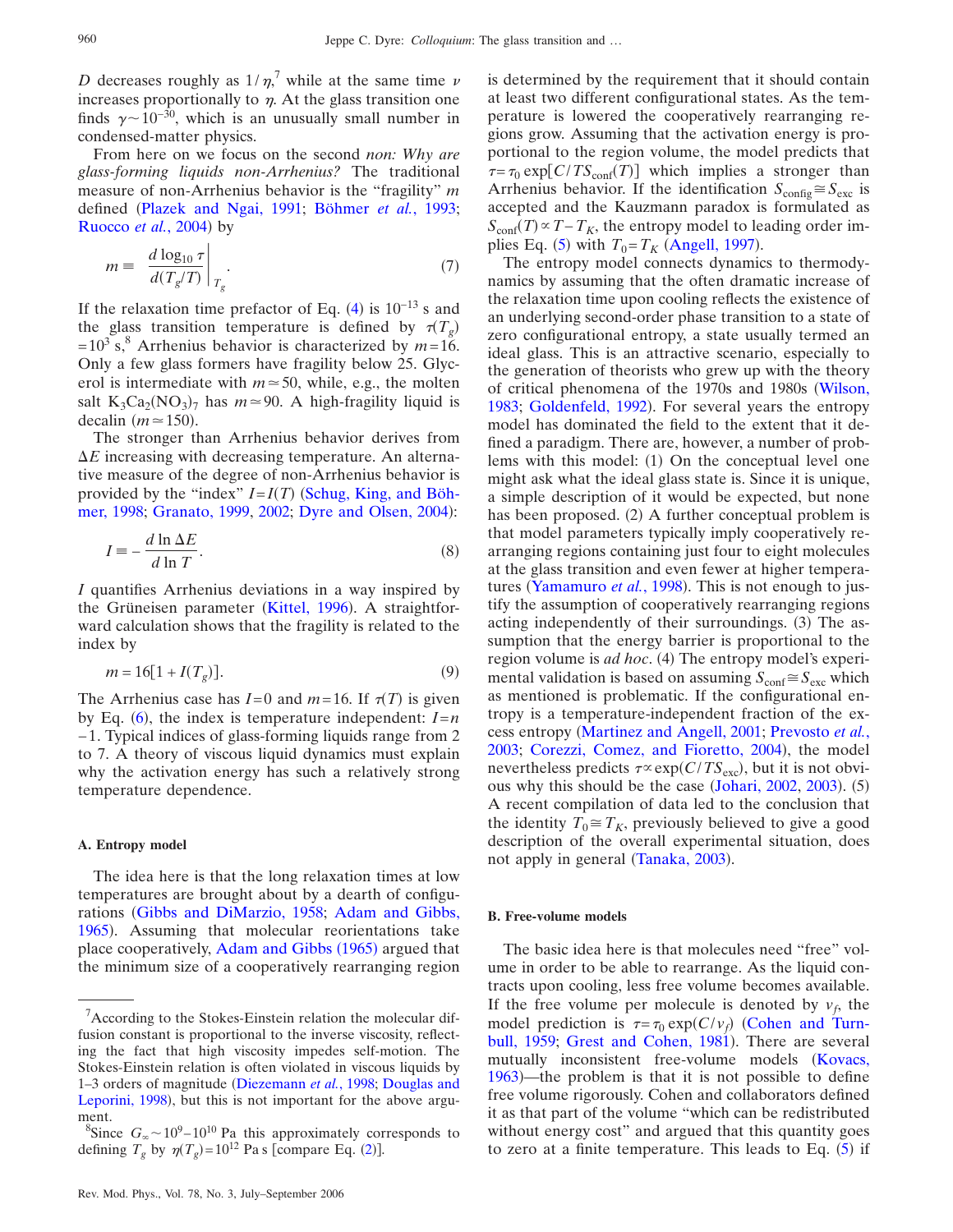$v_f(T)$  is expanded to first order. [Doolittle](#page-16-25) (1951) defined the free volume by subtracting the molecular volume defined by extrapolating the liquid volume to zero temperature, implying that  $v_f \rightarrow 0$  only when  $T \rightarrow 0$ .

Free-volume models are not generally popular because the relaxation time is not just a function of density  $\rho$ . Recent comprehensive experiments, which varied both temperature and pressure, may be summarized into the scaling law  $\Delta E / k_B T = F(\rho^x / T)$  where *x* and the function *F* are both nonuniversal ([Alba-Simionesco](#page-15-28) *et al.*, [2004;](#page-15-28) [Casalini and Roland, 2004](#page-15-29)).

## **C. Other models**

The entropy model and free-volume models link the activation energy to a macroscopic observable. Besides *entropy* and *volume*, a third class of models of this kind takes *energy* as the controlling variable ([Goldstein, 1972;](#page-16-12) [Nemilov, 1978;](#page-18-19) [Brawer, 1984,](#page-15-30) [1985;](#page-15-0) [Bässler 1987;](#page-15-14) [Dyre,](#page-16-26) [1987;](#page-16-26) [Bouchaud, 1992;](#page-15-31) [Diezemann, 1997](#page-16-27)). In the simplest version it is assumed that thermal excitation takes place to a specific barrier energy  $E_0$  ([Goldstein, 1972;](#page-16-12) [Brawer, 1984;](#page-15-30) [Dyre, 1987;](#page-16-26) [Bouchaud, 1992](#page-15-31)). If the process is cooperative, the most likely energy of a rearranging region is close to its average energy  $\bar{E}(T)$ . This implies that  $\Delta E(T) \cong E_0 - \bar{E}(T)$ , so as temperature is lowered, the activation energy increases. This model implies too broad linear-response loss peaks, however, unless the cooperatively rearranging regions are quite small ([Dyre, 1995](#page-16-28)). Thus if energy is the variable controlling  $\tau$ , a different route must be taken ([Diezemann,](#page-16-29) [2005](#page-16-29)).

A first-principles approach is provided by the modecoupling theory that starts with Newton's equations of motion and after several nontrivial approximations ends up with definite experimental predictions [Götze and](#page-16-30) [Sjögren, 1992;](#page-16-30) [Sokolov, 1997;](#page-18-20) [Das, 2004;](#page-16-31) [Kob, 2004](#page-17-28)). In ideal mode-coupling theory the dynamics are determined by static equilibrium averages, a most attractive feature. The theory predicts a critical temperature below which there is no ergodic phase. There are extensions of mode-coupling theory which by taking activated processes into account broaden the theory's range of applicability to lower temperatures. Nevertheless, while mode-coupling theory is believed to correctly explain the onset of viscous behavior upon cooling, the consensus is that it breaks down well before the glass transition is approached ([Dreyfus and Pick, 2001](#page-16-32)).

Many other ways to understand the non-Arrhenius property of glass-forming liquids have been proposed, e.g., the energy landscape approach [Goldstein, 1969;](#page-16-19) [Stillinger, 1995;](#page-19-16) [Debenedetti and Stillinger, 2001;](#page-16-5) [Wales,](#page-19-17) [2003;](#page-19-17) [Sciortino, 2005](#page-18-14)); models with trivial thermodynam-ics, but nontrivial dynamics ([Fredrickson, 1988;](#page-16-33) [Pitts,](#page-18-21) [Young, and Andersen, 2000;](#page-18-21) [Garrahan and Chandler,](#page-16-34) [2002;](#page-16-34) [Ritort and Sollich, 2003;](#page-18-22) [Pedersen](#page-18-23) et al., 2006); the random first-order transition theory ([Kirkpatrick, Thiru](#page-17-19)[malai, and Wolynes, 1989;](#page-17-19) [Xia and Wolynes, 2000](#page-19-18)); the entropic barrier hopping theory ([Schweizer and Saltz-](#page-18-24) [man, 2004](#page-18-24)); and the theory of frustration-limited do-mains ([Tarjus](#page-19-19) *et al.*, 2005).

Most models of the conventional wisdom predict that the viscous slowing down is a consequence of an under-lying or narrowly avoided phase transition ([Sethna,](#page-18-25) [1988;](#page-18-25) [Kivelson](#page-17-29) et al., 1995). Looking at data like those of Fig. [4,](#page-4-1) however, one might ask with Occam's razor in mind: Is the assumption of an underlying phase transition really compelling?

## **IV. ELASTIC MODELS: CONNECTING THE FAST AND SLOW DEGREES OF FREEDOM**

If  $V$  is volume and  $p$  pressure, the (adiabatic/ isothermal) bulk modulus  $K$  is defined by  $K$  $\equiv -V(\partial p/\partial V) = -\partial p/\partial (\ln V)$ . For systems with positive thermal expansion the adiabatic bulk modulus is higher than the isothermal because there is heating associated with an adiabatic compression. The adiabatic and isothermal shear moduli, on the other hand, are always identical.

Any liquid is solidlike when probed on a sufficiently short time scale; its short-time elastic properties are characterized by the instantaneous moduli  $G_{\infty}$  and  $K_{\infty}$ . When the relaxation time is, e.g., one second or longer, it may be difficult to imagine that relaxation processes can have any relation to the elastic properties on the picosecond time scale. Surely, one cannot predict the rate of global climate variations over millions of years from observations of the world's weather collected over a single minute. Nevertheless, the barrier transition for a "flow event" (a molecular rearrangement) does take place on a very short time scale, so the height of the energy barrier could well be determined by liquid properties which can be probed on this time scale. The elastic models all embody this idea one way or the other.

#### **A. Harmonic approximation**

The first paper suggesting that the activation energy is determined by short-time elastic properties appears to be a little known work by [Tobolsky, Powell, and Eyring](#page-19-20) ([1943](#page-19-20)) basically arguing as follows. The viscosity is determined by the rate of molecules moving from one equilibrium position (energy minimum) to another. In the schematic situations of Fig. [7](#page-9-0) the energy barrier to be overcome is clearly overestimated by the intersection of the parabolic extrapolations from the minima. Comparing the situations of Figs.  $7(a)$  $7(a)$  and  $7(b)$  $7(b)$  $7(b)$ , however, the barrier is overestimated by the same numerical factor. Thus the estimated barrier is proportional to the actual barrier (a only changes insignificantly). According to rate theory ([Kramers, 1940](#page-17-30)) the average time between jumps  $\tau$  is a microscopic time  $\tau_0$  divided by the statistical mechanical probability to find the system around the energy maximum. In the harmonic approximation the energy is quadratic in the "reaction coordinate"; this leads to a Gaussian statistical-mechanical probability distribution  $\propto$  exp( $-x^2/2\langle x^2 \rangle$ ), where *x* is the reaction coordinate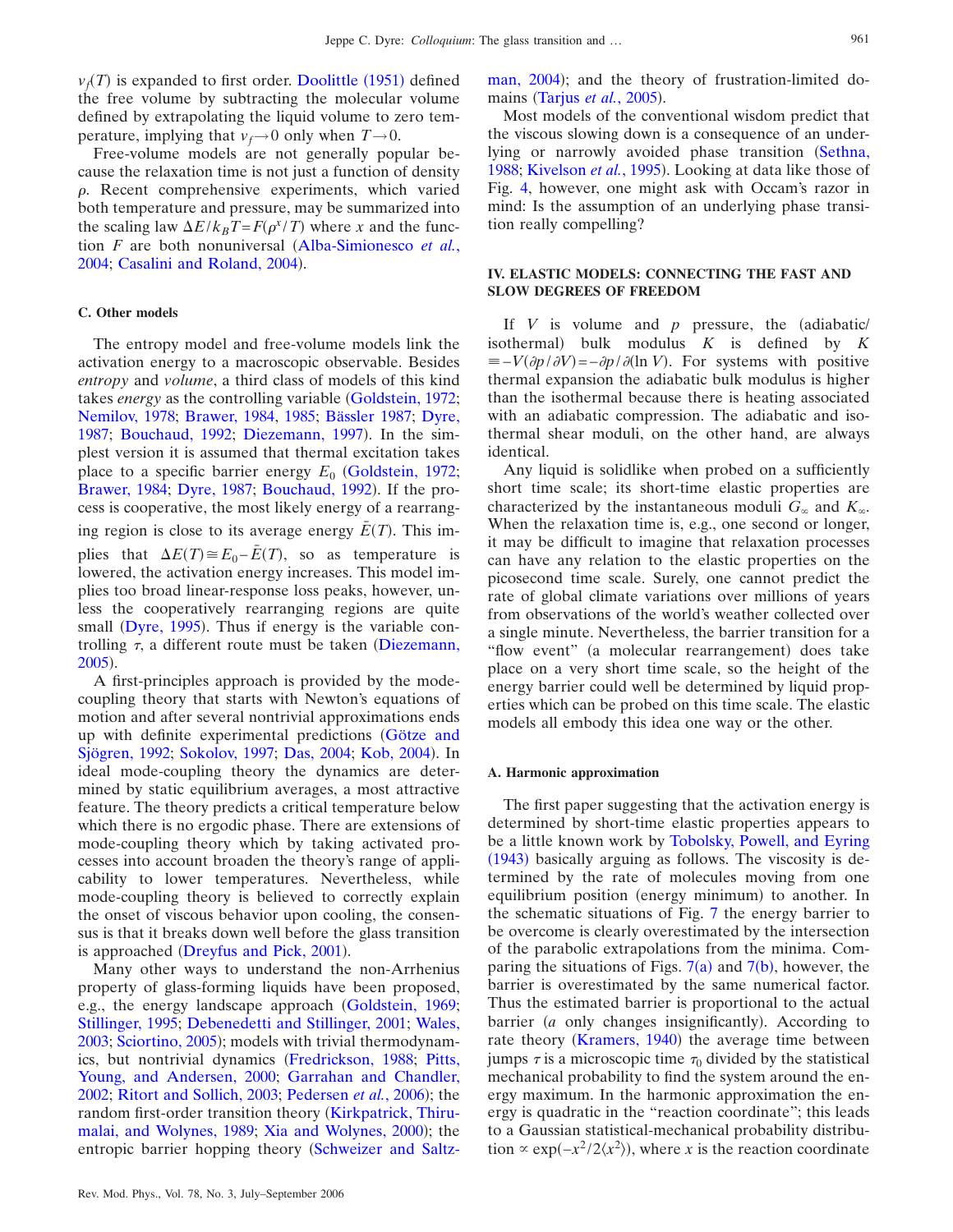<span id="page-9-0"></span>

FIG. 7. Comparing two cases of potential energy minima with different curvatures at the minima. The full curve is the potential energy; the thin curve gives the potential estimated by second-order Taylor expansions around the minima. The barriers estimated from the intersection of thin curves are considerably larger than the actual barriers; however, going from (a) to (b) the estimated and actual barriers are proportional.

deviation from its value at the minimum and  $\langle x^2 \rangle$  is the vibrational mean-square thermal average around one minimum. Thus for some numerical factor of order one  $\lambda_1$ , if *a* is the average intermolecular distance, the harmonic approximation leads to

<span id="page-9-1"></span>
$$
\tau = \tau_0 \exp\left(\lambda_1 \frac{a^2}{\langle x^2 \rangle}\right). \tag{10}
$$

<span id="page-9-4"></span>Comparing to Eq.  $(4)$  $(4)$  $(4)$  the activation energy is given by

$$
\Delta E = \lambda_1 k_B T \frac{a^2}{\langle x^2 \rangle}.
$$
\n(11)

The vibrational mean-square displacement  $\langle x^2 \rangle$  depends on temperature. For a harmonic, temperatureindependent system the intermolecular potential is parabolic and classical equipartition implies that  $\langle x^2 \rangle \propto T$ , so  $\Delta E$  is temperature independent. For most glass-forming liquids  $\langle x^2 \rangle$  decreases faster than *T* upon cooling, resulting in an activation energy that increases upon cooling. During the last 20 years Eq.  $(10)$  $(10)$  $(10)$  or related expressions were derived and discussed by a number of authors in different contexts of viscous liquid dynamics ([Hall and](#page-17-4) [Wolynes, 1987;](#page-17-4) [Buchenau and Zorn, 1992;](#page-15-32) [Sokolov](#page-18-26) *et al.*, [1994;](#page-18-26) [Novikov](#page-18-27) *et al.*, 1996; [Roland and Ngai, 1996;](#page-18-28) [Tee](#page-19-21)ter *et al.*[, 2001;](#page-19-21) Starr *et al.*[, 2002;](#page-19-22) [Bordat](#page-15-33) *et al.*, 2004; [Ngai,](#page-18-29)  $2004$ ). Equation  $(10)$  $(10)$  $(10)$  has also been used for diffusion in crystals ([Flynn, 1968;](#page-16-35) [Köhler and Herzig, 1988](#page-17-31)).

Returning to the 1943 paper of Eyring and collaborators, these authors further reasoned that the relevant potential is that resisting shear deformation, implying that  $\Delta E \propto G$  where G is the "liquid shear modulus." A liquid has zero dc shear modulus, and clearly the authors referred to the instantaneous shear modulus, leading to the following expression (where  $\lambda_2$  ~ 1 and the microscopic volume  $a<sup>3</sup>$  comes from a dimensional analysis):

$$
\Delta E = \lambda_2 a^3 G_{\infty}.\tag{12}
$$

<span id="page-9-2"></span>It has been known for many years that  $G_{\infty}$  is usually much more temperature dependent in viscous liquids than in crystals, glasses, or less-viscous liquids, and that  $G_{\infty}$  always increases when temperature is lowered ([Bar](#page-15-34)low *et al.*[, 1967;](#page-15-34) [Harrison, 1976;](#page-17-8) [Lamb, 1978](#page-17-6)).

## **B. Models of Mooney and Bueche**

[Mooney](#page-17-32) (1957) assumed that a local molecular rearrangement, a "quantum of liquid flow," comes about when thermal fluctuations generate a local expansion exceeding a certain critical value. He estimated how frequently such an expansion occurs by calculating the probability that thermal longitudinal sound waves by chance interfere to create a critically expanded local volume. If  $c_{\infty}$  is the high-frequency longitudinal sound velocity and *m* the molecular mass (not to be confused with the fragility), Mooney's calculation results in (where  $\lambda_3$  ~ 1)

$$
\Delta E = \lambda_3 m c_\infty^2. \tag{13}
$$

<span id="page-9-3"></span>[Bueche](#page-15-35) (1959) considered viscous liquid flow along similar lines, arguing as follows. A molecule is regarded as surrounded by a spherical layer of nearest neighbors, which is surrounded by a second shell of molecules, and so on. The shell radii fluctuate thermally, but the shells are assumed to stay spherical. "If all these concentric shells should vibrate outward in phase, then the innermost shell would expand greatly. This would leave the central molecule in a rather large hole and it would move into a new position." Bueche's calculation of the probability of this happening is less reliable than Mooney's, but the physical pictures are similar in two crucial assumptions: (1) The free-volume-like assumption that flow events only take place when there is a local, temporary density decrease. (2) The probability of this happening is determined by the short-time elastic properties of the liquid.

#### **C. Nemilov's approach**

[Nemilov](#page-18-30) (1968, [1992,](#page-18-31) [1995](#page-18-6)) derived Eq. ([12](#page-9-2)) by substituting expressions for the viscosity and relaxation time into the Maxwell relation Eq. ([2](#page-2-2)). He used [Eyring's](#page-16-36) ([1936](#page-16-36)) expression for the viscosity:  $\eta$  $=(h/a^3)$  $\times$ exp( $\Delta E/k_B T$ ), where *h* is Planck's constant. For the relaxation time he used the [Dushman](#page-18-11) (1920) theory of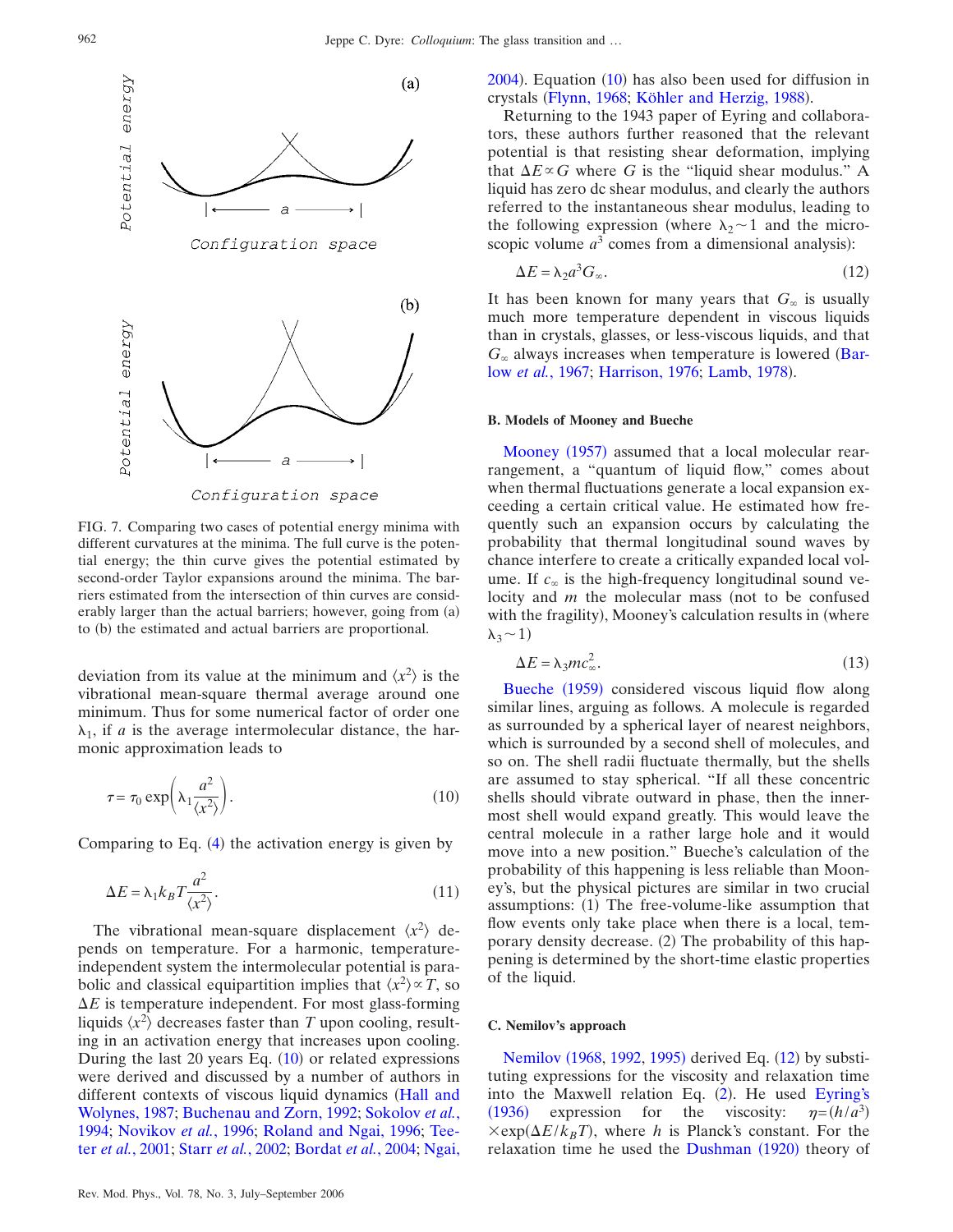<span id="page-10-0"></span>

FIG. 8. A flow event (a molecular rearrangement) according to the shoving model with the dark spheres showing molecules before the flow event. A flow event takes place if the region volume briefly expands sufficiently due to a thermal fluctuation. According to statistical mechanics the probability of this happening is the reversible work done on the surrounding fixed structure to bring about the same expansion, a quantity that is calculated using standard solid-state elasticity theory. In the simplest case, that of spherical symmetry, the surroundings are subjected to a pure shear deformation and the activation energy is proportional to  $G_{\infty}(T)$ .

unimolecular reaction velocities with  $\tau$  identified with the inverse reaction rate:  $\tau = (h/\Delta E) \exp(\Delta E / k_B T)$ . The result is Eq. ([12](#page-9-2)) with  $\lambda_2 = 1$ .

#### **D. Shoving model**

Many liquid properties derive simply from the fact that the intermolecular forces consist of short-ranged, harsh repulsions and long-ranged, much weaker attractions [Widom, 1967;](#page-19-23) [Chandler, Weeks, and Andersen,](#page-15-36) [1983](#page-15-36)). Because of the harsh repulsion it is reasonable to assume that, unless extra room is temporarily created, a molecular rearrangement requires very high energy. The shoving model assumes that the activation energy is dominated by the work done to shove aside the sur-roundings ([Dyre, Olsen, and Christensen, 1996](#page-16-37)).

As a simple model (Fig.  $8$ ), suppose that the region of rearranging molecules is approximately spherical and that the radius must increase by  $\Delta r$  before a flow event has a fair chance of taking place. Quite generally, the probability of a thermal fluctuation is the frequency (i.e., how often the fluctuation happens per unit time) times the average time spent at the fluctuating state. Since the time spent close to the barrier maximum is independent of barrier height, the frequency is proportional to the probability of finding the system around the barrier maximum.

According to statistical mechanics the probability of a thermal fluctuation resulting in a local density decrease is exp $(-W/k_BT)$ , where *W* is the reversible work done on the system by external forces to bring about the required local expansion. To calculate *W* in the fixed structure of liquid molecules vibrating around a given potential-energy minimum, the system is regarded as a solid with elastic constants  $G_{\infty}$  and  $K_{\infty}$ . *W* is calculated as reversible work by assuming mechanical equilibrium, and the displacements in the surroundings are found using standard linear-elasticity theory. Calculating the work done to enlarge a sphere in an isotropic solid is a classical exercise of elasticity theory [Landau and Lif](#page-17-33)shitz,  $1970$ ). The result is that, if *r* is the distance to the center, the (radial) displacement varies as  $r^{-2}$ . This is a pure shear displacement, i.e., not associated with any density changes. What happens in the surroundings of a flow event is the analog of Hilbert's hotel, the infinite hotel that even when totally occupied can always host an extra guest (simply by asking each guest to move to one higher room number).

Since the displacement field induces no density changes in the surroundings, the relevant elastic constant is  $G_{\infty}$ . The work is proportional to  $G_{\infty}$  because the force is, thus leading to Eq.  $(12)$  $(12)$  $(12)$ . The shoving model philosophy differs from that of [Mooney](#page-17-32) (1957), who argued that "concentrating free volume in one region happens only at the expense of producing higher density in other regions."

To summarize, the three assumptions of the shoving model are

- the activation energy is mainly elastic energy;
- this elastic energy is mainly located in the surroundings of the flow event;
- the elastic energy is mainly shear elastic energy.

How realistic are these assumptions? That the energy barrier is mainly elastic energy associated with relatively small displacements of the surrounding molecules may be justified as follows ([Dyre, 1998](#page-16-4)). The energy cost associated with the rearranging molecules themselves is a function of the expansion of their sphere  $f(\Delta r)$ . Because of the harsh repulsions,  $f(\Delta r)$  is expected to decrease considerably if  $\Delta r$  is just slightly increased from zero. Mathematically, this translates into  $\frac{d \ln f}{d \ln \Delta r} \geq 1$ . The "shoving" work on the surroundings is a quadratic function  $A(\Delta r)^2/2$ . Minimizing the sum of these two terms in order to identify the optimal  $\Delta r$  leads to  $A\Delta r$  $+f'(\Delta r)$ =0. The ratio between the shoving work and the inner energy cost is  $A(\Delta r)^2/2f(\Delta r) = |d \ln f/d \ln \Delta r|/2 \gg 1;$ thus the shoving work gives the dominant contribution to the activation energy.

## **E. How do elastic models compare to experiment?**

Elastic models have been compared to experiment in a number of ways, but more work is needed before a conclusion can be reached regarding their overall ability to describe the non-Arrhenius relaxation time. [Nemilov](#page-18-31)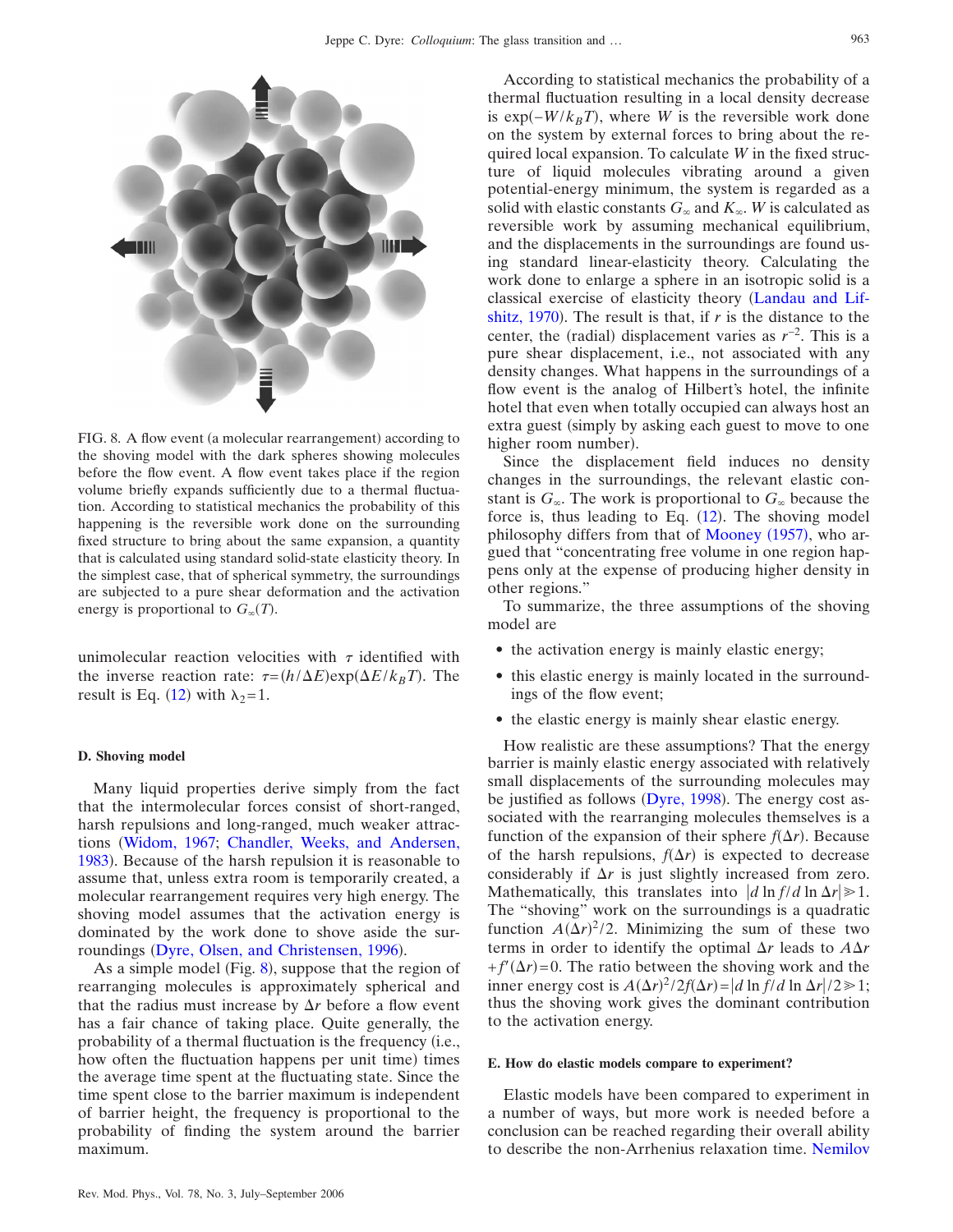<span id="page-11-0"></span>

FIG. 9. Young's modulus *E* vs the glass transition temperature for metallic glasses for which data are presently available. There is a linear relation between these two quantities as predicted by elastic models, although the line does not go through the origin as required to give a perfect model fit. Similar plots with  $E$  replaced by  $G$  were presented by [Nemilov](#page-18-31) (1992) for other classes of glass-forming liquids. Reprinted from [Wang,](#page-19-24) [2005.](#page-19-24) Copyright 2005, with permission from Elsevier.

 $(1992, 1995)$  $(1992, 1995)$  $(1992, 1995)$  $(1992, 1995)$  $(1992, 1995)$  compared Eq.  $(12)$  $(12)$  $(12)$  to experiment by arguing as follows. Since the structure freezes at  $T_g$ , the glass shear modulus (which varies only a little with temperature) is approximately  $G_{\infty}(T_g)$ . The glass transition takes place when  $\tau \sim 10^3$  s and the prefactor of Eq. ([4](#page-4-2)) is given by  $\tau_0 \sim 10^{-13}$  s, so the ratio  $\Delta E / k_B T_g$  is a universal constant at  $T<sub>g</sub>$ . Thus for chemically closely related glasses, i.e., with same intermolecular distance  $a$ , Eq.  $(12)$  $(12)$  $(12)$  predicts that  $T_g$  is proportional to the glass shear modulus G ([Sanditov, Sangadiev, and Kozlov, 1998](#page-18-32)). For each of four types of glasses (silica-based optical glasses, germanate glasses,  $BeF_2$ -based glasses, and chalcogenide glasses) [Nemilov](#page-18-31) (1992) found a linear relationship between  $T<sub>g</sub>$  and  $G$ , though not in all cases an exact proportionality. Figure [9](#page-11-0) shows recent data along similar lines for bulk metallic glasses ([Wang, 2005,](#page-19-24) [2006](#page-19-25)), showing a linear relation between  $T_g$  and Young's modulus  $E$  [defined by  $1/E = 1/(3G) + 1/(9K)$  ([Landau and Lifshitz,](#page-17-33) [1970](#page-17-33))]. A related line of reasoning notes that if  $\lambda_3$  of Eq.  $(13)$  $(13)$  $(13)$  is a universal constant,  $T_g$  should be proportional to  $mc_{\infty}^{2}(T_{g})$ . [Heuer and Spiess](#page-17-34) (1994) showed that this applies to a good approximation where  $c_{\infty}(T_g)$  was identified with the glass sound velocity.

When Eq.  $(11)$  $(11)$  $(11)$  is compared to experiment it is common to subtract the crystalline vibrational mean-square displacement extrapolated into the liqiuid regime. After this procedure the equation is able to describe a number of data [Buchenau and Zorn, 1992;](#page-15-32) [Kanaya](#page-17-35) *et al.*, 1999; [Magazu](#page-17-36) *et al.*, 2004; [Cornicchi, Onori, and Paciaroni,](#page-16-38)  $2005$ ). If this is general, it appears that Eq.  $(11)$  $(11)$  $(11)$  somewhat underestimates the degree of non-Arrhenius behavior.

The shoving model was compared to data on molecular liquids obtained with the piezo-ceramic method ([Christensen and Olsen, 1995](#page-15-8)) optimized for measuring high shear moduli of viscous liquids approaching  $T<sub>g</sub>$ [Dyre, Olsen, and Christensen, 1996;](#page-16-37) [Jakobsen, Niss,](#page-17-15)

<span id="page-11-1"></span>

FIG. 10. Viscosity as a function of inverse temperature (full symbols) and as function of  $X \propto G_{\infty}/T$  (open symbols) for four organic liquids and one silicone oil with both *x*-axis variables normalized to 1 at  $T<sub>g</sub>$  (1 P=0.1 Pa s). Results were obtained with a piezo-ceramic measuring method ([Christensen and](#page-15-8) [Olsen, 1995](#page-15-8)). As in Fig. [4,](#page-4-1) the approximate high-temperature limit of the viscosity is given at the lower left corner. Open symbols follow the diagonal line predicted by the shoving model ending in the lower-left corner at a typical hightemperature viscosity. Adapted from [Dyre, Olsen, and Chris](#page-16-37)[tensen, 1996.](#page-16-37)

[and Olsen, 2005](#page-17-15)). This method makes it possible to measure the dc viscosity and the frequency-dependent shear modulus over 7–8 decades up to 50 kHz. The results (Fig. [10](#page-11-1)) show that log  $\eta$  is a linear function of  $G_{\infty}(T)/T$ with a physically reasonable prefactor, as predicted by Eq. ([12](#page-9-2)). It is not obvious, however, that frequencies in the 100 kHz range are high enough to ensure that  $G_{\infty}$  is measured. Transverse Brillouin light scattering gives data in the GHz range, but even these data may be affected by possible relaxation processes. Here one finds that the log-log temperature derivative of  $G_{\infty}$  [activation energy index, Eq. ([8](#page-7-0))] is often (but not always) somewhat smaller than required to fit experiment.

## **V. COMMON FEATURES OF ELASTIC MODELS**

#### **A. Equivalence of elastic models in the simplest approximation**

The fluid sound velocity is given by the well-known expression  $c^2 = \frac{\partial p}{\partial \rho}$ , where the derivative exists in adiabatic and isothermal versions. In most cases the adiabatic version applies because the system does not have time to thermalize locally when a sound wave passes by. In terms of the adiabatic bulk modulus  $K = -\frac{\partial p}{\partial \ln V}$  $=$   $\partial p / \partial (\ln \rho)$  the sound velocity is given by  $\rho c^2 = K$ .

Sound waves in ordinary fluids are longitudinal, i.e., with displacement in the direction of the propagating wave. In solids there are also transverse (shear) waves, waves that do not result in density changes. The sound velocity of a shear wave is given by  $\rho c^2 = G$ . The sound velocity of a longitudinal wave in a solid is given by  $\[\rho c^2 = K + 4G/3\]$ , which is a generalization of the fluid (*G*  $= 0$ ) case ([Harrison, 1976](#page-17-8)).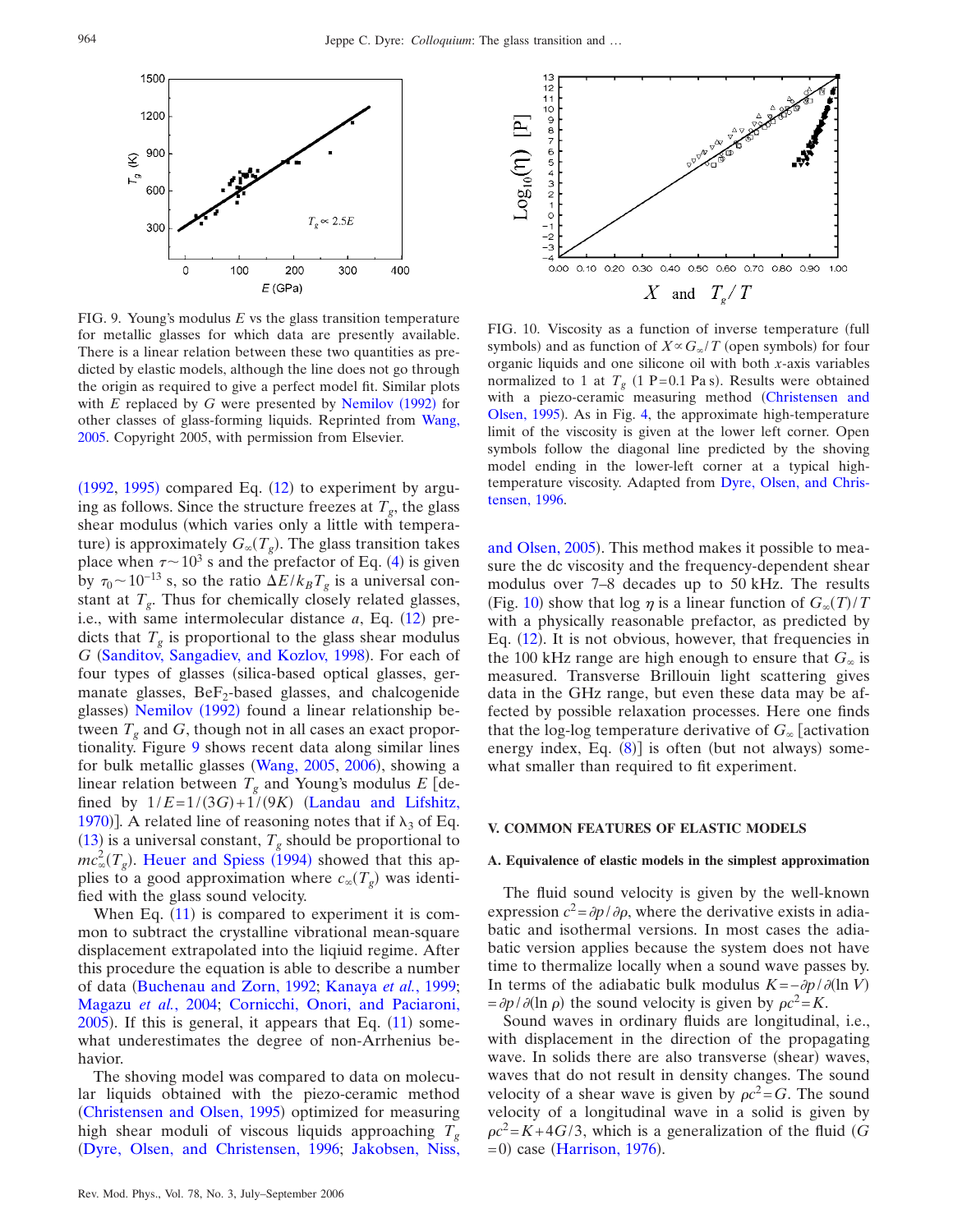The fluid "identity"  $G=0$  applies only at frequencies much below  $1/\tau$ . For highly viscous liquids this leaves a broad range of frequencies with a significant nonzero shear modulus, and at high frequencies  $(\omega \tau \ge 1)$  the sound velocities are given by the solid expressions. Thus if "*t*" and "*l*" refer to transverse and longitudinal sound waves, respectively, and  $K_{\infty}$  is the high-frequency adiabatic bulk modulus, the high-frequency sound velocities are given by

<span id="page-12-0"></span>
$$
\rho c_{t,\infty}^2 = G_{\infty},
$$
  
\n
$$
\rho c_{t,\infty}^2 = K_{\infty} + \frac{4}{3} G_{\infty}.
$$
\n(14)

Since  $\rho = m/a^3$  by definition of *a*, Eq. ([14](#page-12-0)) implies that Eqs.  $(12)$  $(12)$  $(12)$  and  $(13)$  $(13)$  $(13)$  are equivalent if the instantaneous shear and bulk moduli are proportional in their temperature variations.

A connection to Eq.  $(11)$  $(11)$  $(11)$  is established by noting that for a one-dimensional potential  $U(x) = U_0 + (1/2)m\omega_0^2 x^2$ the classical equipartition theorem,  $\langle U \rangle = U_0 + (1/2)k_B T$ , implies that  $m\omega_0^2 \langle x^2 \rangle = k_B T$ . Generally, if vibrations are modeled harmonically by having a single force constant written as  $m\omega_0^2$ , one finds the same result by expanding on a complete set of waves, thus  $a^2 / \langle x^2 \rangle \propto ma^2 \omega_0^2 / k_B T$ . In these relations the characteristic frequency  $\omega_0$  is effective and may depend on temperature. In this "singleforce-constant model" the transverse and longitudinal sound velocities are proportional; by dimensional arguments one concludes that both are given by  $c_{\infty} \propto a \omega_0$ . This implies that  $a^2 / \langle x^2 \rangle \propto mc_\infty^2 / k_B T$ . To summarize, in the single-force-constant model Eqs.  $(11)$  $(11)$  $(11)$ – $(13)$  $(13)$  $(13)$  are equivalent in their temperature variations:

<span id="page-12-1"></span>
$$
\frac{\Delta E}{k_B T} \propto \frac{mc_{\infty}^2}{k_B T} \propto \frac{a^3 G_{\infty}}{k_B T} \propto \frac{a^2}{\langle x^2 \rangle}.
$$
 (15)

If the proportionality constants are universal, Eq.  $(15)$  $(15)$  $(15)$ implies a *Lindemann criterion* for the glass transition: Recall that the [Lindemann](#page-17-37) (1910) criterion is the rule that melting of a crystal takes place when the average vibrational displacement exceeds 10% of the nearestneighbor distance. As noted already, at the glass transition the activation energy relative to  $T<sub>g</sub>$  is a universal number. Thus Eq. ([15](#page-12-1)) implies that the ratio  $a^2 / \langle x^2 \rangle$  is universal at  $T_g$ , which is a Lindemann criterion for the glass transition.

The glass transition Lindemann criterion is supported by data: When glasses are prepared by standard slow cooling, glass moduli usually do not differ much from those of the crystal. This means that if the classical harmonic approximation  $\langle x^2 \rangle \propto T$  applies in both the crystalline and glassy phases, the proportionality constant is roughly the same for both phases. Thus the Lindemann criterion implies that  $T_g$  is a definite fraction of the melting temperature  $T_m$ . This indeed applies, since  $T_g/T_m$  in the vast majority of cases varies between 0.5 and 0.8. In particular, the glass transition Lindemann criterion explains why one never observes  $T_g \ll T_m$ .

Elastic models offer a simple scenario for explaining the glass transition Lindemann criterion, but this criterion was also arrived at from arguments based on excess low-energy vibrational states in glasses ([Malinovsky and](#page-17-38) [Novikov, 1992](#page-17-38)), the existence of a single energy scale ([Heuer and Spiess, 1994](#page-17-34)), percolation theory ([Novikov](#page-18-27) et al.[, 1996](#page-18-27)), energy landscape arguments ([Onuchic,](#page-18-33) [Luthey-Schulten, and Wolynes, 1997](#page-18-33)), free-volume theory ([Sanditov and Sangadiev, 1998;](#page-18-34) Starr *et al.*[, 2002;](#page-19-22) [Berry and Smirnov, 2005](#page-15-33)), random first-order transition theory ([Xia and Wolynes, 2000](#page-19-18)), computer simulations (Starr *et al.*[, 2002;](#page-19-22) [Bordat](#page-15-33) *et al.*, 2004), and mode-coupling theory ([Novikov and Sokolov, 2003](#page-18-35)).

#### **B. The thermodynamic connection**

The entropy model relates dynamics to thermodynamics: The larger the temperature variation of the configurational entropy is, the more fragile the liquid is. Since the specific heat is given by  $c = dS/d \ln T$ , the entropy model predicts that fragile liquids have a larger configurational contribution to the specific heat than strong liquids. If the identification  $S_{\text{conf}} \cong S_{\text{exc}}$  is accepted, fragile liquids should have larger excess specific heat than strong liquids. This is traditionally reported as the general trend ([Angell, 1985;](#page-15-10) [Mohanty, 1995;](#page-17-39) [Ito, Moynihan, and Angell, 1999;](#page-17-40) [Xia and Wolynes,](#page-19-18) [2000](#page-19-18)), but even this conventional wisdom has recently been challenged ([Ngai and Yamamuro, 1999;](#page-18-36) [Huang and](#page-17-41) [McKenna, 2001](#page-17-41)).

As mentioned, the identification  $S_{\text{conf}} \cong S_{\text{exc}}$  is problematic. This brings into question the experimental support for the entropy model, but why then do fragility and excess heat capacity appear to correlate? The good news is that elastic models give rise to a correlation of this kind ([Granato, 2002](#page-16-21)). To see this, consider first a one-dimensional harmonic oscillator  $U(x) = U_0$ + $(1/2)m\omega_0^2x^2$ . The entropy is the <u>logarithm</u> of the statistical mechanical "uncertainty"  $\sqrt{x^2}$ : in one dimension  $S = k_B \ln(\sqrt{x^2})$  + const. Since  $c = dS/d \ln T$  we find for the vibrational specific heat  $2c_{\text{vib}}/k_B = d \ln \langle x^2 \rangle / d \ln T$ . For the crystalline state one expects almost temperature-independent elastic constants, implying that  $2c_{\text{cryst}}/k_B=1$ , so the excess vibrational specific heat is given by  $2c_{\text{exc,vib}}/k_B = d \ln(\langle x^2 \rangle / T) / d \ln T$ . From Eqs.  $(8)$  $(8)$  $(8)$  and  $(11)$  $(11)$  $(11)$  we conclude that, since the temperature dependence of *a* is insignificant,

<span id="page-12-2"></span>
$$
\frac{c_{\text{exc,vib}}}{c_{\text{cryst}}} = I. \tag{16}
$$

Thus elastic models predict that fragile liquids have larger excess vibrational specific heat than strong liquids.

The bad news is that the numbers do not fit experiment. The measured excess heat capacity also has a configurational contribution, so the calculation implies that  $c_{\rm exc}/c_{\rm crust}$  I. As an example, for ortho-terphenyl an excess heat capacity is predicted that is at least twice as large as  $c<sub>crvst</sub>$ , whereas the measured number is below 1.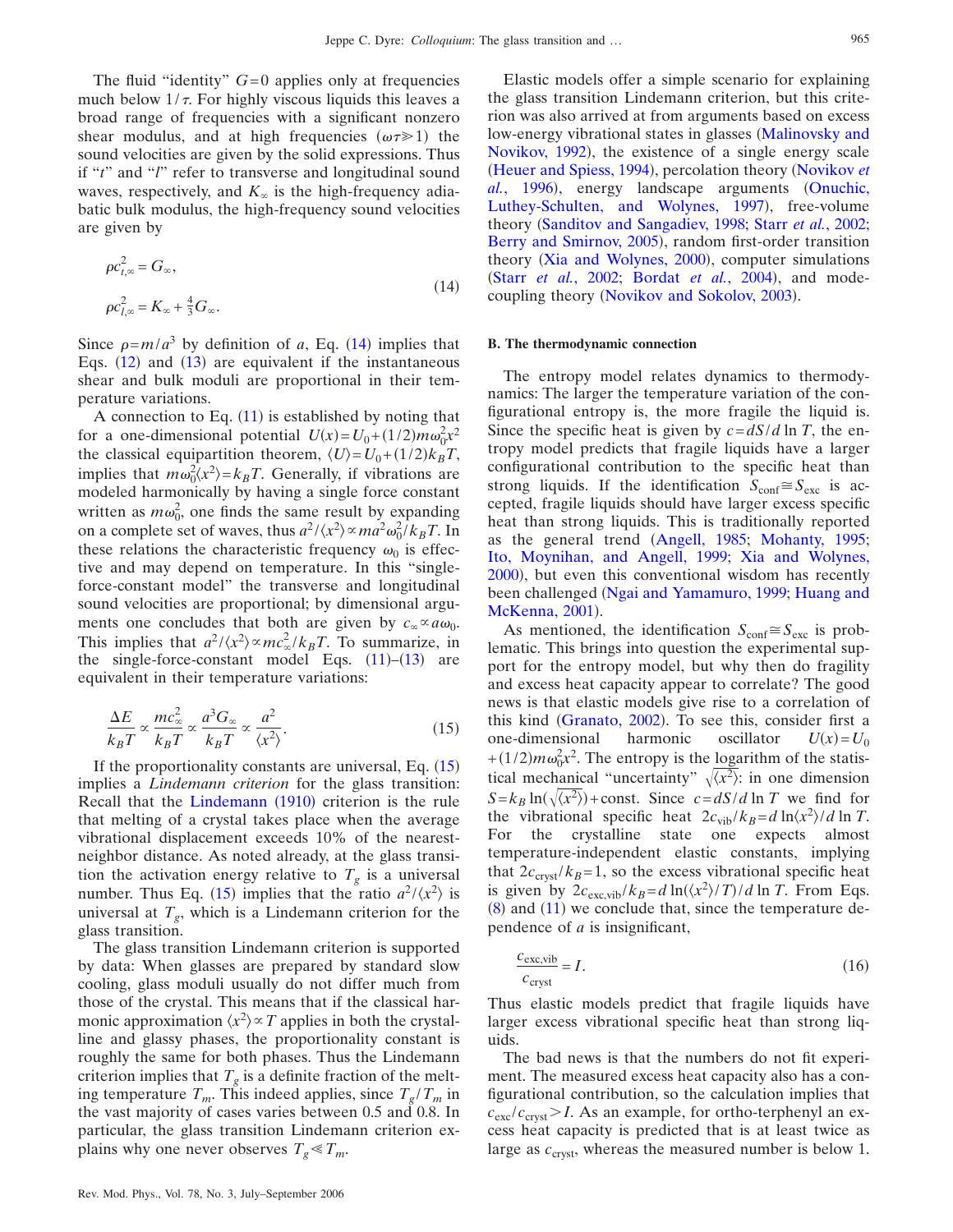Generally, Eq. ([16](#page-12-2)) predicts a too large excess heat capacity. In conclusion, the single-force-constant model is too simple to account for experiment.

This means that the elastic models are *not* strictly equivalent. The overwhelming contribution to the vibrational specific heat, however, comes from excitations with wavelength comparable to  $a$ , whereas, e.g.,  $c_{\infty}$  and  $G_{\infty}$  are dominated by long-wavelength excitations. Thus it is possible that the phonon dispersion relation is slightly "deformed" at high frequencies upon cooling, which might explain the discrepancy. Such effects of temperature changes are well known, even for single crystals ([Wallace, 1972](#page-19-26)).

## **C. Relation to point-defect thermodynamics and solid-state diffusion**

Because the single-force-constant model is too simple, one cannot realistically expect that  $G_{\infty} \propto K_{\infty}$  in their temperature variations. This brings into question how accurate the proportionalities of Eq.  $(15)$  $(15)$  $(15)$  are.

Interestingly, by far the most important temperature variation is that of the shear modulus: To calculate  $\langle x^2 \rangle$ one expands the vibrations on a complete set of normal modes. In a disordered structure these are not phonons with a well-defined wavelength and direction of propa-gation ([Binder and Kob, 2005](#page-15-37)). Nevertheless, as a first approximation one might imagine describing the meansquare displacement in terms of transverse and longitudinal waves. Because there are twice as many transverse as longitudinal waves, the harmonic approximation Eq. ([11](#page-9-4)) implies that  $1/\Delta E \propto 2/G_{\infty}+1/(K_{\infty}+4G_{\infty}/3)$ . From this it can be shown that, if temperature variations are quantified in terms of log-log derivatives, at least 92% of the index *I* derives from the temperature variation of  $G_{\infty}$ and at most 8% from that of  $K_{\infty}$  ([Dyre and Olsen, 2004](#page-16-33)). Thus whether or not  $G_{\infty}(T)$  and  $K_{\infty}(T)$  are proportional, Eq. ([15](#page-12-1)) applies to a good approximation if  $c_{\infty}$  is taken to be the high-frequency transverse sound velocity. The dominance of the shear modulus<sup>9</sup> in the harmonic approximation comes from the following three factors: (1) There are two transverse phonons for each longitudinal one. (2)  $G_{\infty}$  plays a role also for the longitudinal phonons. (3) Longitudinal phonons are associated with larger elastic constants than the transverse, thus giving less than 1/3 contribution to  $\langle x^2 \rangle$ .

Elastic models involve assumptions and reasoning which have a long history in the field of point defects in crystals [Flynn, 1968;](#page-16-35) [Teodosiu, 1982;](#page-19-27) [Varotsos and Al](#page-19-28)[exopoulos, 1986;](#page-19-28) [Alexander, 1998;](#page-15-38) [Kraftmakher, 1998;](#page-17-42) [Faupel](#page-16-39) *et al.*, 2003); the only new thing is the unusually strong temperature variation of the high-frequency elastic constants of viscous liquids. For instance, the [Zener](#page-19-29)

([1942](#page-19-29)) strain model assumes that most of the solid defect energy is elastic and located in its surroundings, and the shoving model derivation is similar to that of the [Anderson-Stuart](#page-15-39) (1954) theory of ionic conduction in solids. A futher connection to conventional solid-state defect theory comes from noting that vacancy-formation enthalpies scale with the melting temperature ([Doyama](#page-16-40) [and Koehler, 1976](#page-16-40)), and that these enthalpies are pro-portional to the bulk modulus ([Varotsos and Alexopou](#page-19-28)[los, 1986](#page-19-28)). When combined with the elastic model prediction that  $T_g$  scales with the glass moduli and the empirical fact that glass and crystal moduli are usually similar, elastic models imply that the glass transition temperature must scale with the melting temperature. This applies generally, as discussed already in connection with the glass transition Lindemann criterion.

## **VI. RECENT DEVELOPMENTS**

The last few years have revealed unexpected connections between the fast and slow degrees of freedom of glass-forming liquids. Whether or not these new findings are eventually explained in terms of elastic models, they do serve to emphasize that the starting point of these models—the fast-slow connection—is not unreasonable.

[Scopigno](#page-18-37) et al. (2003) reported a correlation between (liquid) fragility and properties of the glassy phase. These authors used inelastic x-ray scattering, a technique whereby energy changes of x rays (keV) are measured with meV resolution. If the Brillouin line intensity is integrated over frequency, the ratio of the central line contribution to the entire intensity at long wavelengths and low temperatures may be written as  $1/(1+\alpha T/T_g)$ . Scopigno *et al.* found that  $\alpha$  is proportional to the fragil-ity. [Buchenau and Wischnewski](#page-15-40) (2004) noted that if the above expression applies up to  $T_g$ ,  $\alpha$  equals the ratio between the vibrational (short-time) and relaxational (long-time) contributions to the compressibility of the liquid phase just above  $T<sub>g</sub>$ . Since the compressibility is a measure of density fluctuations ([Hansen and McDonald,](#page-17-11) [1986;](#page-17-11) [Barrat and Hansen, 2003](#page-15-41)), the larger the fragility is, the larger is the fraction of vibrational to relaxational density fluctuations in the equilibrium liquid.

[Novikov and Sokolov](#page-18-38) (2004) showed that the glass Poisson ratio correlates with the liquid fragility ([Dyre,](#page-16-41) [2004b](#page-16-41)). Recall that Poisson's ratio is the ratio of transverse expansion to longitudinal contraction when a solid is compressed in one direction. Most materials have a Poisson ratio of between 0, for which no lateral expansion occurs, and 0.5, for which the volume is kept constant. Cork has a Poisson ratio close to  $0$  (which conveniently implies that there is little lateral expansion when a wine bottle is corked), most steels are around 0.3, and rubber is close to 0.5. The Poisson ratio is larger the larger  $K/G$  is. It now appears that for glasses  $K/G$  is larger, the larger the fragility of the glass-forming liquid is. At the glass transition the structure freezes and the high-frequency elastic constants  $K_{\infty}$  and  $G_{\infty}$  transform into the glass elastic constants *K* and *G*. Thus the

<sup>&</sup>lt;sup>9</sup>"Shear dominance" appears to be a general rule according to which, whenever a physical quantity depends on both bulk and shear moduli, the dependence of the shear modulus is the most important (Rehn *et al.*[, 1974;](#page-18-39) [Johnson, 1988;](#page-17-43) [Granato, 1992;](#page-16-42) [Dyre, 2004a](#page-16-43)).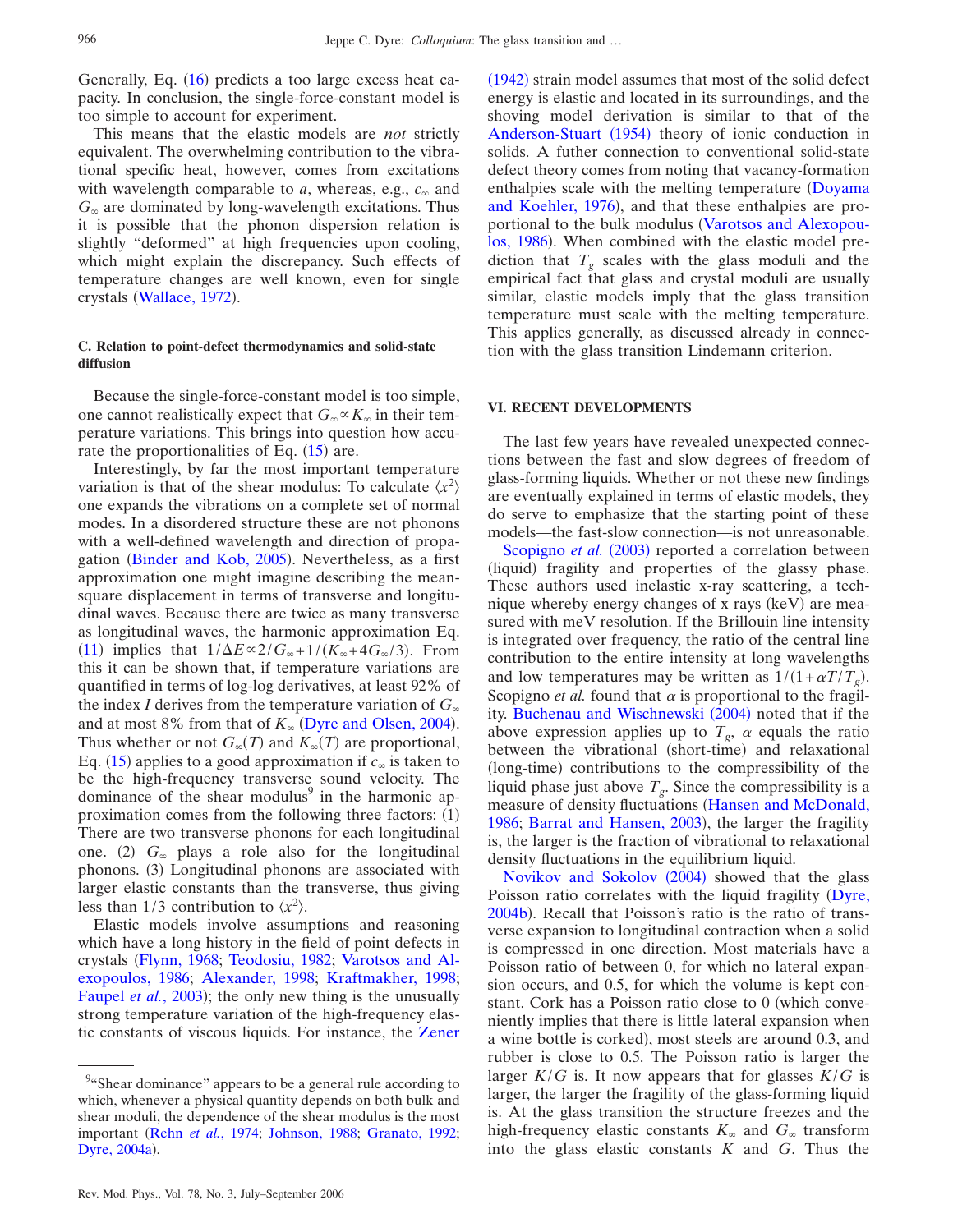Novikov-Sokolov correlation may be formulated as an observation referring only to the liquid phase, namely, that fragility correlates with  $K_{\infty}/G_{\infty}$  ([Novikov, Ding, and](#page-18-40) [Sokolov, 2005](#page-18-40)).

Elastic models deal with equilibrium viscous liquid dynamics, but the idea that the activation energy is proportional to an elastic modulus may also be applied to describe aging below  $T_g$  ([Olsen, Dyre, and Christensen,](#page-18-41) [1998](#page-18-41)). [Granato and Khonik](#page-16-44) (2004) formulated a theory for aging of bulk metallic glasses based on  $\Delta E \propto G$ , where *G* is the glass shear modulus. This theory explains the observation that during aging the effective glass viscosity increases as a linear function of time  $\eta_{\text{eff}} = A + Bt$ . [Johnson and Samwer](#page-17-44) (2005) developed a model for plastic yielding of metallic glasses where the activation energy for a "shear transformation zone" depends on the shear stress  $\sigma$  and goes to zero at a critical stress  $\sigma_c$  in the following way:  $\Delta E \propto G(\sigma_c - \sigma)^{3/2}$ . This expression generalizes Eq. ([12](#page-9-2)) to deal with plastic flow. Experiments on 30 bulk metallic glasses confirm the model.

## **VII. OUTLOOK**

Contrary to what is often stated, the liquid-glass transition is really no big mystery—it is a falling out of equilibrium of a kind that inevitably happens to any system cooled faster than its temperature-dependent internal equilibration time. The scientific challenge is to understand the viscous liquid phase above  $T_{g}$ .

It is not obvious that any universal theory for the temperature dependence of the viscous liquid relaxation time exists. And if such a theory does exist, it is not obvious that the activation energy relates to any macroscopic quantity. Nevertheless, these two features are shared by four classes of phenomenological models, where the stronger than Arrhenius behavior is a consequence of the fact that

- (1) for the *entropy model*, the configurational entropy decreases with decreasing temperature;
- (2) for *free-volume models*, the free volume decreases with decreasing temperature;
- (3) for *energy-based models*, the energy decreases with decreasing temperature;
- (4) for *elastic models*, the short-time elastic constants increase with decreasing temperature.

For the first three model classes the activation energy is controlled by a *difference* of quantities; this is the only possibility for deriving activation energies that vary sufficiently with temperature from  $S(T)$ ,  $V(T)$ , or  $E(T)$ . For elastic models there is no subtraction in the expression for the activation energy.

Elastic models are conceptually related to the freevolume models through the assumption that the activation energy is determined by a physical quantity which can be measured on a short time scale (configurational entropy obviously cannot be determined by a fast measurement). Moreover, several elastic models are based

on the free-volume assumption that a temporary local density decrease is needed for a flow event. On the other hand, elastic models have the property that fragility correlates with the excess specific heat in common with the entropy model.

In elastic models the fragility and excess vibrational specific heat are larger, the more nonlinear the vibrational  $\langle x^2 \rangle$  is as a function of temperature, i.e., the more anharmonic the system is on the short time scale. Thus vibrational anharmonicity ([Angell, 1995](#page-15-4)) is a central ingredient of elastic models. At high pressure one expects the potential to become less anharmonic, so elastic models are consistent with the finding that fragility generally decreases with increasing pressure [Casalini and Roland,](#page-15-42) [2005;](#page-15-42) [Roland](#page-18-42) *et al.*, 2005).

It is too early to tell whether or not elastic models give the basically correct explanation of the non-Arrhenius viscosity. *If* this is the case, there are several notable conclusions:

- Viscous liquid dynamics relate to the broad, classical branches "solid-state diffusion" and "thermodynamics of point defects in solids."
- Viscous liquid slowing down is not a manifestation of the approach to a nearly avoided or unreachable phase transition where the relaxation time becomes infinite, and the slowing down is not caused by a diverging length scale.
- Similarly, the liquid-glass transition has little in common with either ergodic-nonergodic transitions of various lattice models ([Pitts, Young, and Andersen,](#page-18-21) [2000](#page-18-21)) and ideal mode-coupling theory, or with the jamming transition of granular media  $(D^{\prime} \text{Anna and})$ [Gremaud, 2001](#page-16-45)).
- The activation energy controlling aging of the glassy phase may be monitored directly, e.g., by highfrequency sound velocity measurements. This could make it easier to predict and control glass annealing.

For a number of reasons the study of viscous liquids approaching the glass transition is likely to remain an exciting branch of condensed-matter physics for years to come: (1) the most basic problems are unsolved; (2) computers are still too slow for the secrets of viscous liquid dynamics to be revealed by brute force simulations; and (3) there is a small, dimensionless number characterizing viscous liquids just above the glass transition  $(\sim 10^{-30})$ , indicating that a simple and general theory for viscous liquid dynamics may exist. Although the research field is still open to new theoretical developments and even simple phenomenological modeling, future breakthroughs are likely to come from careful and accurate experiments.

#### **ACKNOWLEDGMENTS**

The author wishes to thank Austen Angell, Nick Bailey, Uli Buchenau, Shankar Das, Gregor Diezemann, Andy Granato, Gyan Johari, Kristine Niss, and Thomas Schrøder for many suggestions improving the manu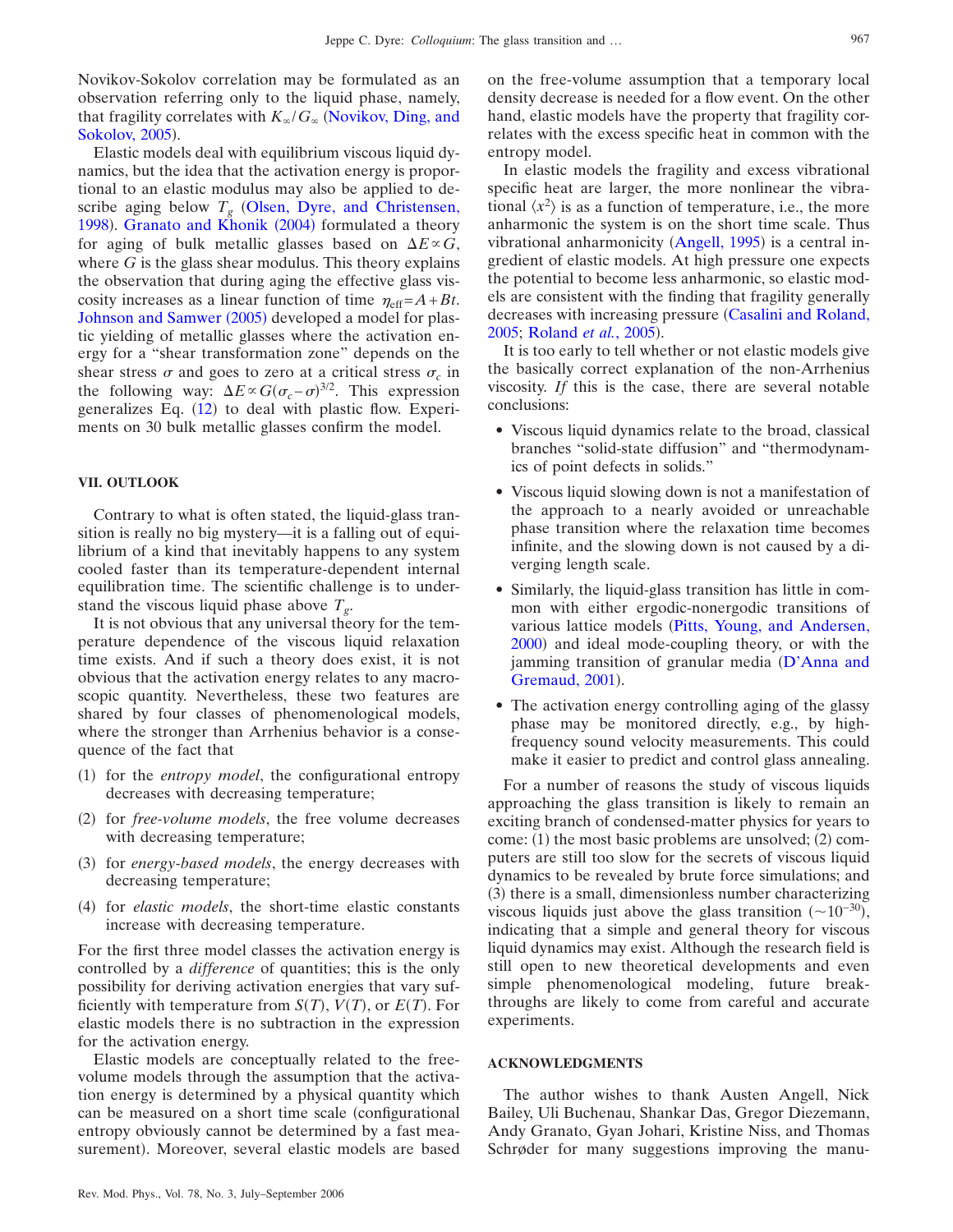script. This work was supported by the Danish National Research Foundation's Centre for Viscous Liquid Dynamics "Glass and Time."

# <span id="page-15-25"></span>**REFERENCES**

- Adam, G., and J. H. Gibbs, 1965, "On the temperature dependence of cooperative relaxation properties in glass-forming liquids," J. Chem. Phys. **43**, 139–146.
- <span id="page-15-3"></span>Alba-Simionesco, C., 2001, "Salient properties of glassforming liquids close to the glass transition," C. R. Acad. Sci., Ser IV: Phys., Astrophys. **2**, 203–216.
- <span id="page-15-28"></span>Alba-Simionesco, C., A. Cailliaux, A. Alegria, and G. Tarjus, 2004, "Scaling out the density dependence of the  $\alpha$  relaxation in glass-forming polymers," Europhys. Lett. **68**, 58–64.
- <span id="page-15-38"></span>Alexander, S., 1998, "Amorphous solids: Their structure, lattice dynamics and elasticity," Phys. Rep. **296**, 65–236.
- <span id="page-15-39"></span>Anderson, O. L., and D. A. Stuart, 1954, "Calculation of activation energy of ionic conductivity in silica glasses by classical methods," J. Am. Ceram. Soc. **37**, 573–580.
- <span id="page-15-13"></span>Anderson, P. W., 1979, "Lectures on amorphous systems," in *Ill-Condensed Matter*, edited by R. Balian, R. Maynard, and G. Toulouse (North-Holland, Amsterdam), pp. 159-261.
- <span id="page-15-20"></span>Angell, C. A., 1968, "Oxide glasses in light of the 'ideal glass' concept: I. Ideal and nonideal transitions, and departures from ideality," J. Am. Ceram. Soc. **51**, 117–124.
- <span id="page-15-10"></span>Angell, C. A., 1985, "Strong and fragile liquids," in *Relaxations in Complex Systems*, edited by K. L. Ngai and G. B. Wright (U.S. GPO, Washington, D.C.), pp. 3-11.
- <span id="page-15-1"></span>Angell, C. A., 1991, "Relaxation in liquids, polymers and plastic crystals—strong/fragile patterns and problems," J. Non-Cryst. Solids **131**, 13–31.
- <span id="page-15-4"></span>Angell, C. A., 1995, "Formation of glasses from liquids and biopolymers," Science **267**, 1924–1935.
- <span id="page-15-26"></span>Angell, C. A., 1997, "Entropy and fragility in supercooling liquids," J. Res. Natl. Inst. Stand. Technol. **102**, 171–185.
- <span id="page-15-2"></span>Angell, C. A., K. L. Ngai, G. B. McKenna, P. F. McMillan, and S. W. Martin, 2000, "Relaxation in glassforming liquids and amorphous solids," J. Appl. Phys. **88**, 3113–3157.
- <span id="page-15-21"></span>Angell, C. A., and K. J. Rao, 1972, "Configurational excitations in condensed matter, and the 'bond lattice' model for the liquid-glass transition," J. Chem. Phys. **57**, 470–481.
- <span id="page-15-12"></span>Arrhenius, S., 1889, "Über die Reaktionsgeschwindigkeit bei der Inversion von Rohrzucker durch Säuren," Z. Phys. Chem. **4**, 226–248.
- <span id="page-15-17"></span>Avramov, I., 1996, "Kinetics of structural relaxation of glassforming melts," Thermochim. Acta **280**, 363–382.
- <span id="page-15-15"></span>Avramov, I., 2005, "Viscosity in disordered media," J. Non-Cryst. Solids **351**, 3163–3173.
- <span id="page-15-34"></span>Barlow, A. J., J. Lamb, A. J. Matheson, P. R. K. L. Padmini, and J. Richter, 1967, "Viscoelastic relaxation of supercooled liquids. I.," Proc. R. Soc. London, Ser. A **298**, 467–480.
- <span id="page-15-41"></span>Barrat, J.-L., and J.-P. Hansen, 2003, *Basic Concepts for Simple and Complex Liquids* Cambridge University Press, Cambridge, England).
- <span id="page-15-22"></span>Barton, A. F. M., 1972, "The structural component of acoustic absorption in liquids," Adv. Mol. Relax. Processes **4**, 87–137.
- <span id="page-15-14"></span>Bässler, H., 1987, "Viscous flow in supercooled liquids analyzed in terms of transport theory for random media with energetic disorder," Phys. Rev. Lett. **58**, 767–770.
- <span id="page-15-9"></span>Bellissent, R., and G. Tourand, 1980, "Short range order in amorphous and liquid Se1−*x*Te*<sup>x</sup>* systems," J. Non-Cryst. Solids **35**, 1221–1226.
- <span id="page-15-33"></span>Berry, R. S., and B. M. Smirnov, 2005, "Phase transitions and adjacent phenomena in simple atomic systems," Phys. Usp. **48**, 345–388.
- <span id="page-15-37"></span>Binder, K., and W. Kob, 2005, *Glassy Materials and Disordered Solids: An Introduction to their Statistical Mechanics* World Scientific, Singapore).
- <span id="page-15-6"></span>Birge, N. O., and S. R. Nagel, 1985, "Specific-heat spectros-
- <span id="page-15-16"></span>copy of the glass transition," Phys. Rev. Lett. **54**, 2674–2677. Bisquert, J., 2005, "Master equation approach to the nonequilibrium negative specific heat at the glass transition," Am. J. Phys. **73**, 735–741.
- <span id="page-15-5"></span>Böhmer, R., G. Diezemann, G. Hinze, and E. Rössler, 2001, "Dynamics of supercooled liquids and glassy solids," Prog. Nucl. Magn. Reson. Spectrosc. **39**, 191–267.
- <span id="page-15-24"></span>Böhmer, R., K. L. Ngai, C. A. Angell, and D. J. Plazek, 1993, "Nonexponential relaxations in strong and fragile glass formers," J. Chem. Phys. **99**, 4201–4209.
- <span id="page-15-23"></span>Boon, J. P., and S. Yip, 1980, *Molecular Hydrodynamics* (McGraw-Hill, New York).
- Bordat, P., F. Affouard, M. Descamps, and K. L. Ngai, 2004, "Does the interaction potential determine both the fragility of a liquid and the vibrational properties of its glassy state?," Phys. Rev. Lett. **93**, 105502.
- <span id="page-15-31"></span>Bouchaud, J. P., 1992, "Weak ergodicity breaking and aging in disordered systems," J. Phys. I **2**, 1705–1713.
- <span id="page-15-0"></span>Brawer, S., 1985, *Relaxation in Viscous Liquids and Glasses* (American Ceramic Society, Columbus, OH).
- <span id="page-15-30"></span>Brawer, S. A., 1984, "Theory of relaxation in viscous liquids and glasses," J. Chem. Phys. **81**, 954–975.
- <span id="page-15-11"></span>Brush, S. G., 1962, "Theories of liquid viscosity," Chem. Rev. (Washington, D.C.) 62, 513-548.
- <span id="page-15-40"></span>Buchenau, U., and A. Wischnewski, 2004, "Fragility and compressibility at the glass transition," Phys. Rev. B **70**, 092201.
- <span id="page-15-32"></span>Buchenau, U., and R. Zorn, 1992, "A relation between fast and slow motions in glassy and liquid selenium," Europhys. Lett. **18**, 523–528.
- <span id="page-15-35"></span>Bueche, F., 1959, "Mobility of molecules in liquids near the glass temperature," J. Chem. Phys. **30**, 748–752.
- <span id="page-15-29"></span>Casalini, R., and C. M. Roland, 2004, "Thermodynamical scaling of the glass transition dynamics," Phys. Rev. E **69**, 062501.
- <span id="page-15-42"></span>Casalini, R., and C. M. Roland, 2005, "Scaling of the supercooled dynamics and its relation to the pressure dependences of the dynamic crossover and the fragility of glass formers," Phys. Rev. B **71**, 014210.
- <span id="page-15-18"></span>Cavagna, A., A. Attanasi, and J. Lorenzana, 2005, "Viscoelasticity and metastability limit in supercooled liquids," Phys. Rev. Lett. **95**, 115702.
- <span id="page-15-36"></span>Chandler, D., J. D. Weeks, and H. C. Andersen, 1983, "Van der Waals picture of liquids, solids, and phase transformations," Science **220**, 787–794.
- <span id="page-15-7"></span>Christensen, T., 1985, "The frequency dependence of the specific heat at the glass transition," J. Phys. (Paris), Colloq. 46  $(C8)$ , 635-637.
- Christensen, T., and N. B. Olsen, 1994, "Determination of the frequency-dependent bulk modulus of glycerol using a piezoelectric spherical shell," Phys. Rev. B **49**, 15396–15399.
- <span id="page-15-8"></span>Christensen, T., and N. B. Olsen, 1995, "A rheometer for the measurement of a high shear modulus covering more than seven decades of frequency below 50 kHz," Rev. Sci. Instrum. **66**, 5019–5031.
- <span id="page-15-19"></span>Cohen, M. H., and D. Turnbull, 1959, "Molecular transport in liquids and glasses," J. Chem. Phys. **31**, 1164–1169.
- <span id="page-15-27"></span>Corezzi, S., L. Comez, and D. Fioretto, 2004, "Can experi-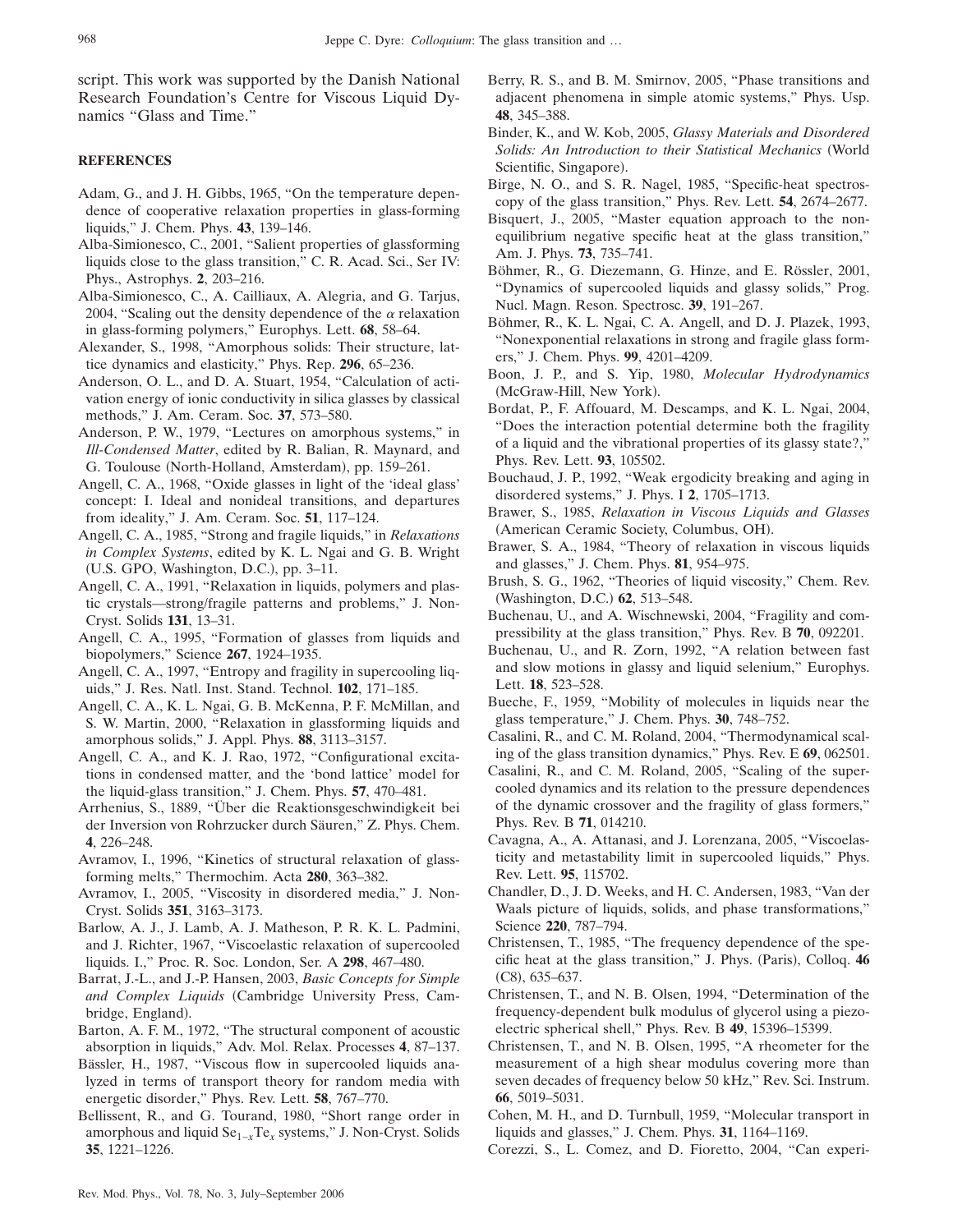ments select the configurational component of excess entropy?," Eur. Phys. J. E **14**, 143–147.

- <span id="page-16-38"></span>Cornicchi, E., G. Onori, and A. Paciaroni, 2005, "Picosecondtime-scale fluctuations of proteins in glassy matrices: The role of viscosity," Phys. Rev. Lett. **95**, 158104.
- <span id="page-16-1"></span>Cotterill, R., 1985, *The Cambridge Guide to the Material World* (Cambridge University Press, Cambridge, England).
- <span id="page-16-45"></span>D'Anna, G., and G. Gremaud, 2001, "The jamming route to the glass state in weakly perturbed granular media," Nature (London) 413, 407-409.
- <span id="page-16-31"></span>Das, S. P., 2004, "Mode-coupling theory and the glass transition in supercooled liquids," Rev. Mod. Phys. **76**, 785–851.
- <span id="page-16-0"></span>Debenedetti, P. G., 1996, *Metastable Liquids: Concepts and* Principles (Princeton University Press, Princeton, NJ).
- <span id="page-16-5"></span>Debenedetti, P. G., and F. H. Stillinger, 2001, "Supercooled liquids and the glass transition," Nature (London) 410, 259– 267.
- <span id="page-16-27"></span>Diezemann, G., 1997, "A free-energy landscape model for primary relaxation in glass-forming liquids: Rotations and dynamic heterogeneities," J. Chem. Phys. **107**, 10112–10120.
- <span id="page-16-29"></span>Diezemann, G., 2005, "Aging in a free-energy landscape model for glassy relaxation," J. Chem. Phys. **123**, 204510.
- <span id="page-16-23"></span>Diezemann, G., H. Sillescu, G. Hinze, and R. Böhmer, 1998, "Rotational correlation functions and apparently enhanced translational diffusion in a free-energy landscape model for the alpha relaxation in glass-forming liquids," Phys. Rev. E **57**, 4398–4410.
- <span id="page-16-6"></span>Donth, E., 2001, The Glass Transition (Springer, Berlin).
- <span id="page-16-25"></span>Doolittle, A. K., 1951, "Studies in Newtonian flow. II. The dependence of the viscosity of liquids on free-space," J. Appl. Phys. **22**, 1471–1475.
- <span id="page-16-9"></span>Doremus, R. H., 1994, *Glass Science*, 2nd ed. Wiley, New York).
- <span id="page-16-24"></span>Douglas, J. F., and D. Leporini, 1998, "Obstruction model of the fractional Stokes-Einstein relation in glass-forming liquids," J. Non-Cryst. Solids **235**, 137–141.
- <span id="page-16-40"></span>Doyama, M., and J. S. Koehler, 1976, "The relation between formation energy of a vacancy and the nearest neighbor interactions in pure metals and liquid metals," Acta Metall. **24**, 871–879.
- <span id="page-16-32"></span>Dreyfus, C., and R. M. Pick, 2001, "Relaxations and vibrations in supercooled liquids," C. R. Acad. Sci., Ser IV: Phys., Astrophys. **2**, 217–237.
- Dushman, S., 1920, "Theory of unimolecular reaction velocities," J. Franklin Inst. **189**, 515–518.
- <span id="page-16-26"></span>Dyre, J. C., 1987, "Master-equation approach to the glass transition," Phys. Rev. Lett. **58**, 792–795.
- <span id="page-16-28"></span>Dyre, J. C., 1995, "Energy master equation: A lowtemperature approximation to Bässler's random-walk model," Phys. Rev. B **51**, 12276–12294.
- <span id="page-16-4"></span>Dyre, J. C., 1998, "Source of non-Arrhenius average relaxation time in glass-forming liquids," J. Non-Cryst. Solids **235**, 142– 149.
- <span id="page-16-16"></span>Dyre, J. C., 1999, "Solidity of viscous liquids," Phys. Rev. E **59**, 2458–2459.
- <span id="page-16-43"></span>Dyre, J. C., 2004a, "Shear dominance of point defect energies in solids," e-print cond-mat/0406759.
- <span id="page-16-41"></span>Dyre, J. C., 2004b, "Glasses: Heirs of liquid treasures," Nat. Mater. **3**, 749–750.
- <span id="page-16-17"></span>Dyre, J. C., 2005, "Solidity of viscous liquids. III.  $\alpha$  relaxation," Phys. Rev. E **72**, 011501.
- <span id="page-16-18"></span>Dyre, J. C., 2006, "Solidity of viscous liquids. IV. Density fluctuations," Phys. Rev. E **74**, 021502.
- <span id="page-16-33"></span>Dyre, J. C., and N. B. Olsen, 2004, "Landscape equivalent of the shoving model," Phys. Rev. E **69**, 042501.
- <span id="page-16-37"></span>Dyre, J. C., N. B. Olsen, and T. Christensen, 1996, "Local elastic expansion model for viscous-flow activation energies of glass-forming molecular liquids," Phys. Rev. B **53**, 2171–2174.
- <span id="page-16-3"></span>Dzhalilov, S. U., and K. I. Rzaev, 1967, "On the phenomenon of selenium vitrification," Phys. Status Solidi **20**, 261–266.
- <span id="page-16-11"></span>Edwards, S. F., 1976, "Theory of glasses," Polymer **17**, 933–937.
- <span id="page-16-8"></span>Elliott, S. R., 1990, *Physics of Amorphous Materials*, 2nd ed. (Longman Scientific, London).
- <span id="page-16-36"></span>Eyring, H., 1936, "Viscosity, plasticity, and diffusion as examples of absolute reaction rates," J. Chem. Phys. **4**, 283–291.
- <span id="page-16-39"></span>Faupel, F., W. Frank, M. P. Macht, H. Mehrer, V. Naundorf, K. Ratzke, H. R. Schober, S. K. Sharma, and H. Teichler, 2003, "Diffusion in metallic glasses and supercooled melts," Rev. Mod. Phys. **75**, 237–280.
- <span id="page-16-35"></span>Flynn, C. P., 1968, "Atomic migration in monatomic crystals," Phys. Rev. **171**, 682–698.
- <span id="page-16-7"></span>Franks, F., 2003, "Scientific and technological aspects of aqeous glasses," Biophys. Chem. **105**, 251–261.
- Fredrickson, G. H., 1988, "Recent developments in dynamical theories of the liquid-glass transition," Annu. Rev. Phys. Chem. **39**, 149–180.
- <span id="page-16-10"></span>Fulcher, G. S., 1925, "Analysis of recent measurements of the viscosity of glasses," J. Am. Ceram. Soc. **8**, 339–355.
- <span id="page-16-34"></span>Garrahan, J. P., and D. Chandler, 2002, "Geometrical explanation and scaling of dynamical heterogeneities in glass forming systems," Phys. Rev. Lett. **89**, 035704.
- <span id="page-16-14"></span>Gibbs, J. H., and E. A. DiMarzio, 1958, "Nature of the glass transition and the glassy state," J. Chem. Phys. **28**, 373–383.
- <span id="page-16-2"></span>Goldenfeld, N., 1992, *Lectures on Phase Transitions and the* Renormalization Group (Addison-Wesley, Reading, MA).
- <span id="page-16-19"></span>Goldstein, M., 1969, "Viscous liquids and the glass transition: A potential energy barrier picture," J. Chem. Phys. **51**, 3728– 3739.
- <span id="page-16-12"></span>Goldstein, M., 1972, "Glass and other relaxations in liquids," Faraday Symp. Chem. Soc. **6**, 7–13.
- <span id="page-16-15"></span>Goldstein, M., 1976, "Viscous liquids and the glass transition. V. Sources of the excess specific heat of the liquid," J. Chem. Phys. **64**, 4767–4774.
- <span id="page-16-30"></span>Götze, W., and L. Sjögren, 1992, "Relaxation processes in supercooled liquids," Rep. Prog. Phys. **55**, 241–376.
- <span id="page-16-42"></span>Granato, A. V., 1992, "Interstitialcy model for condensed matter states of face-centered-cubic metals," Phys. Rev. Lett. **68**, 974–977.
- <span id="page-16-20"></span>Granato, A. V., 1999, "A relation between fragility, specific heat, and shear modulus temperature dependence for simple supercooled liquids," in *Bulk Metallic Glasses*, edited by W. L. Johnson, C. T. Liu, and A. Inoue, MRS Symposia Proceedings No. 554 (Materials Research Society, Pittsburgh), pp. 299–303.
- <span id="page-16-21"></span>Granato, A. V., 2002, "The specific heat of simple liquids," J. Non-Cryst. Solids **307**, 376–386.
- <span id="page-16-44"></span>Granato, A. V., and V. A. Khonik, 2004, "An interstitialcy theory of structural relaxation and related viscous flow of glasses," Phys. Rev. Lett. **93**, 155502.
- <span id="page-16-13"></span>Greet, R. J., and D. Turnbull, 1967, "Test of Adam-Gibbs liquid viscosity model with o-terphenyl specific-heat data," J. Chem. Phys. **47**, 2185–2190.
- <span id="page-16-22"></span>Grest, G. S., and M. H. Cohen, 1981, "Liquids, glasses, and the glass transition: A free-volume approach," in *Advances in Chemical Physics*, edited by I. Prigogine and S. A. Rice (Wiley, New York), Vol. 48, pp. 455-525.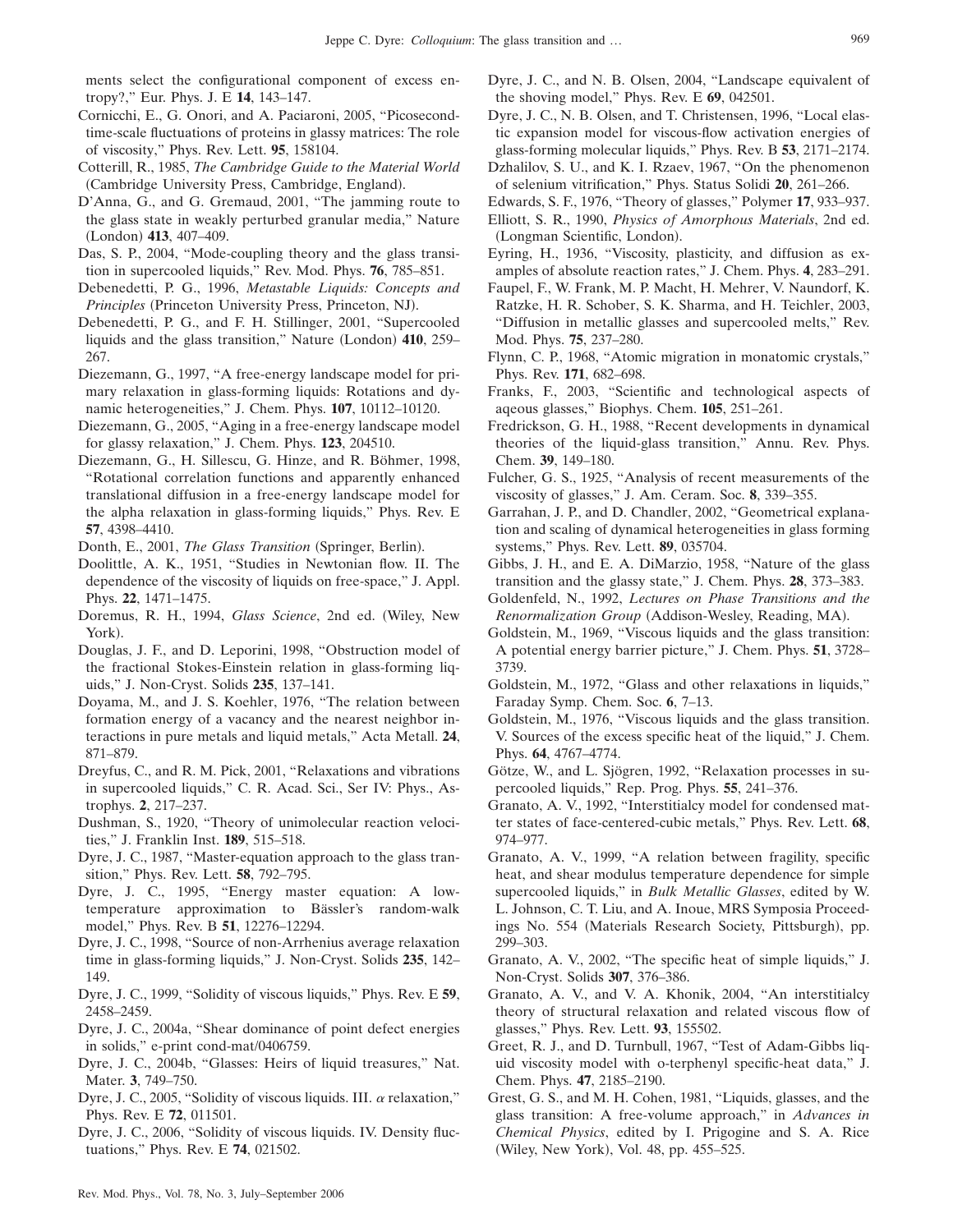- <span id="page-17-4"></span>Hall, R. W., and P. G. Wolynes, 1987, "The aperiodic crystal picture and free energy barriers in glasses," J. Chem. Phys. **86**, 2943–2948.
- <span id="page-17-11"></span>Hansen, J. P., and I. R. McDonald, 1986, *Theory of Simple* Liquids, 2nd ed. (Academic, New York).
- <span id="page-17-8"></span>Harrison, G., 1976, *The Dynamic Properties of Supercooled* Liquids (Academic, New York).
- <span id="page-17-34"></span>Heuer, A., and H. W. Spiess, 1994, "Universality of the glass transition temperature," J. Non-Cryst. Solids **176**, 294–298.
- <span id="page-17-18"></span>Hodge, I. M., 1994, "Enthalpy relaxation and recovery in amorphous materials," J. Non-Cryst. Solids **169**, 211–266.
- <span id="page-17-41"></span>Huang, D., and G. B. McKenna, 2001, "New insights into the fragility dilemma in liquids," J. Chem. Phys. **114**, 5621–5630.
- <span id="page-17-40"></span>Ito, K., C. T. Moynihan, and C. A. Angell, 1999, "Thermodynamic determination of fragility in liquids and a fragile-tostrong liquid transition in water," Nature (London) 398, 492-495.
- <span id="page-17-15"></span>Jakobsen, B., K. Niss, and N. B. Olsen, 2005, "Dielectric and shear mechanical alpha and beta relaxation in seven glassforming liquids," J. Chem. Phys. **123**, 234511.
- Johari, G. P., 1974, "Introduction to the glassy state in the undergraduate curriculum," J. Chem. Educ. **51**, 23–27.
- <span id="page-17-21"></span>Johari, G. P., 2002, "The entropy loss on supercooling a liquid and anharmonic contributions," J. Chem. Phys. **116**, 2043– 2046.
- <span id="page-17-22"></span>Johari, G. P., 2003, "Simple ratio for testing a supercooled liquid's relaxation time-entropy relation," J. Phys. Chem. B **107**, 5048–5051.
- <span id="page-17-10"></span>Johari, G. P., and M. Goldstein, 1970, "Viscous liquids and the glass transition. II. Secondary relaxations in glasses of rigid molecules," J. Chem. Phys. **53**, 2372–2388.
- <span id="page-17-0"></span>Johari, G. P., and D. Pyke, 2000, "On the glassy and supercooled liquid states of a common medicament: Aspirin," Phys. Chem. Chem. Phys. **2**, 5479–5484.
- <span id="page-17-43"></span>Johnson, R. A., 1988, "Relationship between defect energies and embedded-atom-method parameters," Phys. Rev. B **37**, 6121–6125.
- <span id="page-17-44"></span>Johnson, W. L., and K. Samwer, 2005, "A universal criterion for plastic yielding of metallic glasses with a  $(T/T_g)^{2/3}$  temperature dependence," Phys. Rev. Lett. **95**, 195501.
- <span id="page-17-35"></span>Kanaya, T., T. Tsukushi, K. Kaji, J. Bartos, and J. Kristiak, 1999, "Microscopic basis of free-volume concept as studied by quasielastic neutron scattering and positron annihilation lifetime spectroscopy," Phys. Rev. E **60**, 1906–1912.
- <span id="page-17-3"></span>Kasapis, S., 2005, "Glass transition phenomena in dehydrated model systems and foods: A review," Drying Technol. **23**, 731–757.
- <span id="page-17-7"></span>Kauzmann, W., 1948, "The nature of the glassy state and the behavior of liquids at low temperatures," Chem. Rev. Washington, D.C.) **43**, 219-256.
- <span id="page-17-19"></span>Kirkpatrick, T. R., D. Thirumalai, and P. G. Wolynes, 1989, "Scaling concepts for the dynamics of viscous liquids near an ideal glassy state," Phys. Rev. A **40**, 1045–1054.
- <span id="page-17-25"></span>Kittel, C., 1996, *Introduction to Solid State Physics*, 7th ed. (Wiley, New York).
- <span id="page-17-29"></span>Kivelson, D., S. A. Kivelson, X. Zhao, Z. Nussinov, and G. Tarjus, 1995, "A thermodynamic theory of supercooled liquids," Physica A **219**, 27–38.
- <span id="page-17-17"></span>Kivelson, D., G. Tarjus, X. Zhao, and S. A. Kivelson, 1996, "Fitting of viscosity: Distinguishing the temperature dependences predicted by various models of supercooled liquids," Phys. Rev. E **53**, 751–758.

<span id="page-17-28"></span>Kob, W., 2004, "Supercooled liquids, the glass transition, and

computer simulations," in *Slow Relaxations and Nonequilibrium Dynamics in Condensed Matter*, Proceedings of the Les Houches Summer School of Theoretical Physics, Session LXXVII, 2002, edited by J.-L. Barrat, M. Feigelman, J. Kurchan, and J. Dalibard (Springer, Berlin), pp. 199-269.

- <span id="page-17-31"></span>Köhler, U., and C. Herzig, 1988, "On the correlation between self-diffusion and the low-frequency  $LA$   $2/3(111)$  phonon mode in BCC metals," Philos. Mag. A **58**, 769–786.
- <span id="page-17-27"></span>Kovacs, A. J., 1963, "Transition vitreuse dans les polymères amorphes. Etude phénoménologique," Fortschr. Hochpolym.-Forsch. **3**, 394–507.
- <span id="page-17-42"></span>Kraftmakher, Y., 1998, "Equilibrium vacancies and thermophysical properties of metals," Phys. Rep. **299**, 79–188.
- <span id="page-17-30"></span>Kramers, H. A., 1940, "Brownian motion in a field of force and the diffusion model of chemical reactions," Physica (Amsterdam) 7, 284-304.
- <span id="page-17-14"></span>Kremer, F., and A. Schönhals, 2002, Eds., *Broadband Dielectric* Spectroscopy (Springer, Berlin).
- <span id="page-17-12"></span>Kudlik, A., S. Benkhof, T. Blochowicz, C. Tschirwitz, and E. Rössler, 1999, "The dielectric response of simple organic glass formers," J. Mol. Struct. **479**, 201–218.
- <span id="page-17-6"></span>Lamb, J., 1978, "Viscoelasticity and lubrication: A review of liquid properties," J. Rheol. **22**, 317–347.
- <span id="page-17-33"></span>Landau, L. D., and E. M. Lifshitz, 1970, *Theory of Elasticity*, 2nd ed. (Pergamon, London).
- <span id="page-17-1"></span>Le Meste M., D. Champion, G. Roudaut, G. Blond, and D. Simatos, 2002, "Glass transition and food technology: A critical appraisal," J. Food. Sci. **67**, 2444–2458.
- <span id="page-17-2"></span>Levine, H., 2002, Ed., *Amorphous Food and Pharmaceutical* Systems (Royal Society of Chemistry, London).
- <span id="page-17-37"></span>Lindemann, F. A., 1910, "Über die Berechnung molekularer Eigenfrequenzen," Phys. Z. **11**, 609–612.
- <span id="page-17-23"></span>Litovitz, T. A., 1959, "Ultrasonic spectroscopy in liquids," J. Acoust. Soc. Am. **31**, 681–691.
- <span id="page-17-9"></span>Löffler, J. F., 2003, "Bulk metallic glasses," Intermetallics **11**, 529–540.
- <span id="page-17-13"></span>Lunkenheimer, P., U. Schneider, R. Brand, and A. Loidl, 2000, "Glassy dynamics," Contemp. Phys. **41**, 15–36.
- <span id="page-17-36"></span>Magazu, S., G. Maisano, F. Migliardo, and C. Mondelli, 2004, "Mean-square displacement relationship in bioprotectant systems by elastic neutron scattering," Biophys. J. **86**, 3241–3249.
- <span id="page-17-38"></span>Malinovsky, V. K., and V. N. Novikov, 1992, "The nature of the glass transition and the excess low-energy density of vibrational states in glasses," J. Phys.: Condens. Matter **4**, L139– L143.
- <span id="page-17-26"></span>Martinez, L.-M., and C. A. Angell, 2001, "A thermodynamic connection to the fragility of glass-forming liquids," Nature (London) 410, 663-667.
- <span id="page-17-20"></span>Matyushov, D. V., and C. A. Angell, 2005, "Two-Gaussian excitations model for the glass transition," J. Chem. Phys. **123**, 034506.
- <span id="page-17-5"></span>Maxwell, J. C., 1867, "On the dynamical theory of gases," Philos. Trans. R. Soc. London **157**, 49–88.
- <span id="page-17-16"></span>Mazurin, O. V., 1977, "Relaxation phenomena in glass," J. Non-Cryst. Solids **25**, 129–169.
- <span id="page-17-39"></span>Mohanty, U., 1995, "Supercooled liquids," in *Advances in Chemical Physics*, edited by I. Prigogine and S. A. Rice (Wiley, New York), Vol. 89, pp. 89-158.
- <span id="page-17-32"></span>Mooney, M., 1957, "A theory of the viscosity of a Maxwellian elastic liquid," Trans. Soc. Rheol. **1**, 63–94.
- <span id="page-17-24"></span>Mortensen, K., W. Brown, and B. Nordén, 1992, "Inverse melting transition and evidence of three-dimensional cubatic structure in a block-copolymer micellar system," Phys. Rev.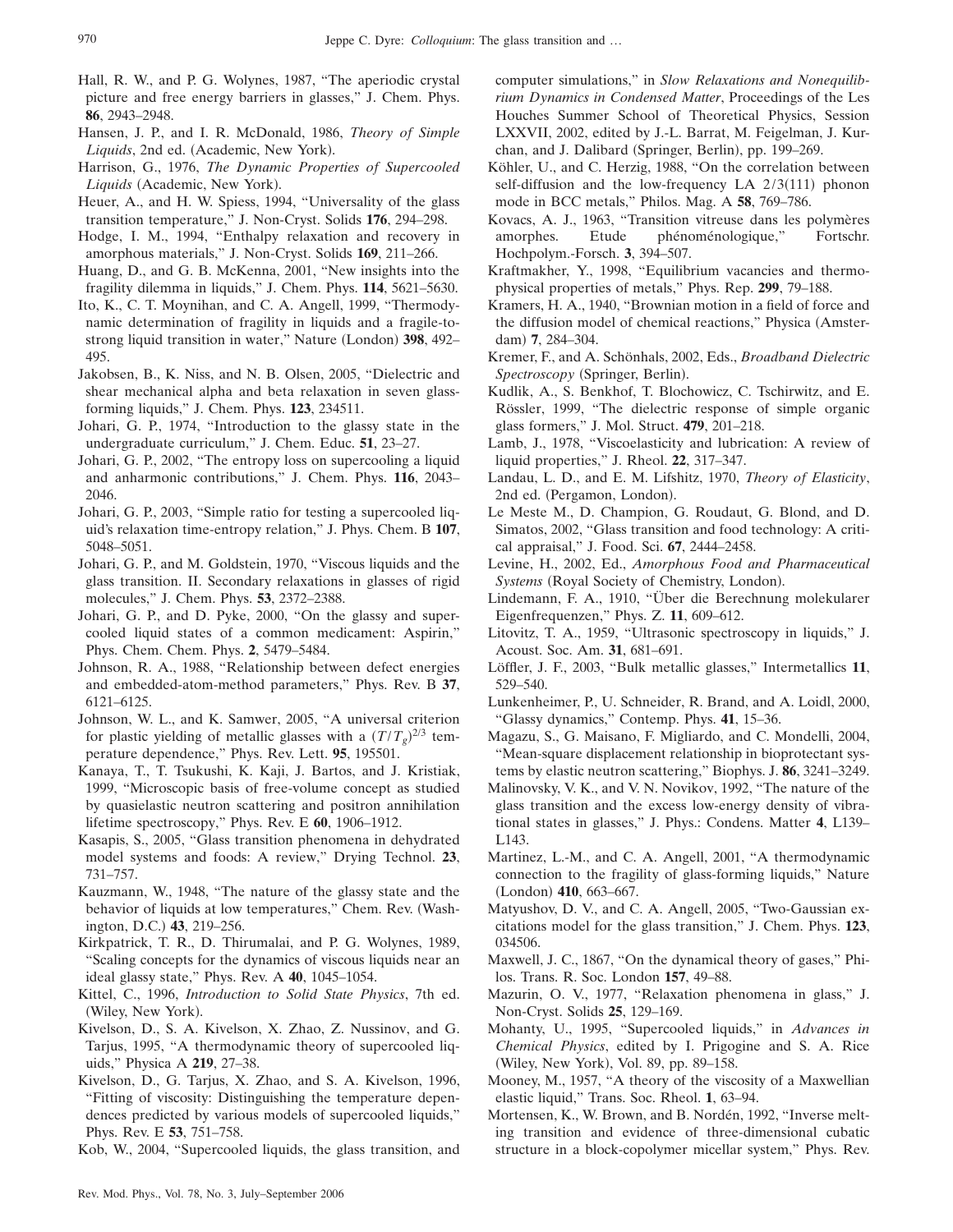Lett. **68**, 2340–2343.

- <span id="page-18-2"></span>Moynihan, C. T., A. J. Easteal, J. Wilder, and J. Tucker, 1974, "Dependence of the glass transition temperature on heating and cooling rate," J. Phys. Chem. **78**, 2673–2677.
- <span id="page-18-30"></span>Nemilov, S. V., 1968, "Kinetics of elementary processes in the condensed state. II. Shear relaxation and the equation of state for solids," Russ. J. Phys. Chem. **42**, 726–729.
- <span id="page-18-19"></span>Nemilov, S V., 1978, "Valence configurational theory and its experimental basis for viscous flow in supercooled glassforming liquids," Sov. J. Glass Phys. Chem. **4**, 113–129.
- <span id="page-18-31"></span>Nemilov, S. V., 1992, "Viscous flow of glasses correlated with their structure. Application of the rate theory," Sov. J. Glass Phys. Chem. **18**, 1–27.
- <span id="page-18-6"></span>Nemilov, S. V., 1995, *Thermodynamic and Kinetic Aspects of* the Vitreous State (CRC, Boca Raton, FL).
- <span id="page-18-29"></span>Ngai, K. L., 2004, "Why the fast relaxation in the picosecond to nanosecond time range can sense the glass transition," Philos. Mag. **84**, 1341–1353.
- <span id="page-18-36"></span>Ngai, K. L., and O. Yamamuro, 1999, "Thermodynamic fragility and kinetic fragility in supercooling liquids: A missing link in molecular liquids," J. Chem. Phys. **111**, 10403–10406.
- <span id="page-18-40"></span>Novikov, V. N., Y. Ding, and A. P. Sokolov, 2005, "Correlation of fragility of supercooled liquids with elastic properties of glasses," Phys. Rev. E **71**, 061501.
- <span id="page-18-27"></span>Novikov, V. N., E. Rössler, V. K. Malinovsky, and N. V. Surovtsev, 1996, "Strong and fragile liquids in percolation approach to the glass transition," Europhys. Lett. **35**, 289–294.
- <span id="page-18-35"></span>Novikov, V. N., and A. P. Sokolov, 2003, "Universality of the dynamic crossover in glass-forming liquids: A 'magic' relaxation time," Phys. Rev. E **67**, 031507.
- <span id="page-18-38"></span>Novikov, V. N., and A. P. Sokolov, 2004, "Poisson's ratio and the fragility of glass-forming liquids," Nature (London) 431, 961–963.
- <span id="page-18-41"></span>Olsen, N. B., J. C. Dyre, and T. Christensen, 1998, "Structural relaxation monitored by instantaneous shear modulus," Phys. Rev. Lett. **81**, 1031–1033.
- <span id="page-18-33"></span>Onuchic, J. N., Z. Luthey-Schulten, and P. G. Wolynes, 1997, "Theory of protein folding: The energy landscape perspective," Annu. Rev. Phys. Chem. **48**, 545–600.
- <span id="page-18-1"></span>Owen, A. E., 1985, "The glass transition," in *Amorphous Solids and the Liquid State*, edited by N. H. March, R. A. Street, and M. Tosi (Plenum, New York), pp. 395-432.
- <span id="page-18-23"></span>Pedersen, U. R., T. Hecksher, J. C. Dyre, and T. B. Schrøder, 2006, "An energy landscape model for glass-forming liquids in three dimensions," e-print cond-mat/0511147, J. Non-Cryst. Solids (to be published).
- <span id="page-18-0"></span>Petrie, F., 1925, "Glass found in Egypt," Trans. British Newcomen Soc. **5**, 72–76.
- <span id="page-18-9"></span>Phillips, J. C., 1996, "Stretched exponential relaxation in molecular and electronic glasses," Rep. Prog. Phys. **59**, 1133– 1207.
- <span id="page-18-12"></span>Phillips, W. A., U. Buchenau, N. Nücker, A.-J. Dianoux, and W. Petry, 1989, "Dynamics of glassy and liquid selenium," Phys. Rev. Lett. **63**, 2381–2384.
- <span id="page-18-7"></span>Pimpinelli, A., and J. Villain, 1998, *Physics of Crystal Growth* (Cambridge University Press, Cambridge, England).
- <span id="page-18-21"></span>Pitts, S. J., T. Young, and H. C. Andersen, 2000, "Facilitated spin models, mode coupling theory, and ergodic-nonergodic transitions," J. Chem. Phys. **113**, 8671–8679.
- <span id="page-18-15"></span>Plazek, D. J., and K. L. Ngai, 1991, "Correlation of polymer segmental chain dynamics with temperature-dependent timescale shifts," Macromolecules **24**, 1222–1224.

<span id="page-18-18"></span>Prevosto, D., M. Lucchesi, S. Capaccioli, R. Casalini, and P. A.

Rolla, 2003, "Correlation between configurational entropy and structural relaxation time in glass-forming liquids," Phys. Rev. B **67**, 174202.

- <span id="page-18-11"></span>Rawson, H., 1988, "Glass and its history of service," IEE Proc., Part A: Phys. Sci., Meas. Instrum., Manage. Educ. **135**, 325– 345.
- <span id="page-18-39"></span>Rehn, L. E., J. Holder, A. V. Granato, R. R. Coltman, and F. W. Young, 1974, "Effects of thermal-neutron irradiation on the elastic constants of copper," Phys. Rev. B **10**, 349–362.
- <span id="page-18-22"></span>Ritort, F., and P. Sollich, 2003, "Glassy dynamics of kinetically constrained models," Adv. Phys. **52**, 291–342.
- <span id="page-18-42"></span>Roland, C. M., S. Hensel-Bielowka, M. Paluch, and R. Casalini, 2005, "Supercooled dynamics of glass-forming liquids and polymers under hydrostatic pressure," Rep. Prog. Phys. **68**, 1405–1478.
- <span id="page-18-28"></span>Roland, C. M., and K. L. Ngai, 1996, "The anomalous Debye-Waller factor and the fragility of glasses," J. Chem. Phys. **104**, 2967–2970.
- <span id="page-18-16"></span>Ruocco, G., F. Sciortino, F. Zamponi, C. De Michele, and T. Scopigno, 2004, "Landscapes and fragilities," J. Chem. Phys. **120**, 10666–10680.
- <span id="page-18-34"></span>Sanditov, D. S., and S. S. Sangadiev, 1998, "Condition of glass transition in the fluctuation free volume theory and the Lindemann criterion for melting," Glass Phys. Chem. **24**, 285– 294.
- <span id="page-18-32"></span>Sanditov, D. S., S. S. Sangadiev, and G. V. Kozlov, 1998, "On the correlation between elastic modulus of vitreous solids and glass transition temperature of melts," Glass Phys. Chem. **24**, 539–545.
- <span id="page-18-5"></span>Scherer, G. W., 1986, *Relaxation in Glass and Composites* (Wiley, New York).
- <span id="page-18-8"></span>Scherer, G. W., 1990, "Theories of relaxation," J. Non-Cryst. Solids **123**, 75–89.
- <span id="page-18-10"></span>Schneider, U., P. Lunkenheimer, R. Brand, and A. Loidl, 1998, "Dielectric and far-infrared spectroscopy of glycerol," J. Non-Cryst. Solids **235**, 173–179.
- <span id="page-18-13"></span>Schrøder, T. B., S. Sastry, J. C. Dyre, and S. C. Glotzer, 2000, "Crossover to potential energy landscape dominated dynamics in a model glass-forming liquid," J. Chem. Phys. **112**, 9834–9840.
- <span id="page-18-17"></span>Schug, K. U., H. E. King, and R. Böhmer, 1998, "Fragility under pressure: Diamond anvil cell viscometry of orthoterphenyl and salol," J. Chem. Phys. **109**, 1472–1477.
- <span id="page-18-24"></span>Schweizer, K. S., and E. J. Saltzman, 2004, "Activated hopping, barrier fluctuations, and heterogeneity in glassy suspensions and liquids," J. Phys. Chem. B **108**, 19729–19741.
- <span id="page-18-14"></span>Sciortino, F., 2005, "Potential energy landscape description of supercooled liquids and glasses," J. Stat. Mech.: Theory Exp. P05015.
- <span id="page-18-37"></span>Scopigno, T., G. Ruocco, F. Sette, and G. Monaco, 2003, "Is the fragility of a liquid embedded in the properties of its glass?" Science **302**, 849–852.
- <span id="page-18-25"></span>Sethna, J. P., 1988, "Speculations on the glass transition," Europhys. Lett. **6**, 529–534.
- <span id="page-18-3"></span>Simon, F., 1930, "Fünfundzwanzig Jahre Nernstscher Wärmesatz," Ergeb. Exakten Naturwiss. **9**, 222–274.
- <span id="page-18-4"></span>Simon, F., 1931, "Über den Zustand der unterkühlten Flüssigkeiten und Gläser," Z. Anorg. Allg. Chem. **203**, 219–227.
- <span id="page-18-20"></span>Sokolov, A. P., 1997, "The glass transition: New ideas in an age-old field," Endeavour **21**, 109–113.
- <span id="page-18-26"></span>Sokolov, A. P., A. Kisliuk, D. Quitmann, A. Kudlik, and E. Rössler, 1994, "The dynamics of strong and fragile glass formers: Vibrational and relaxation contributions," J. Non-